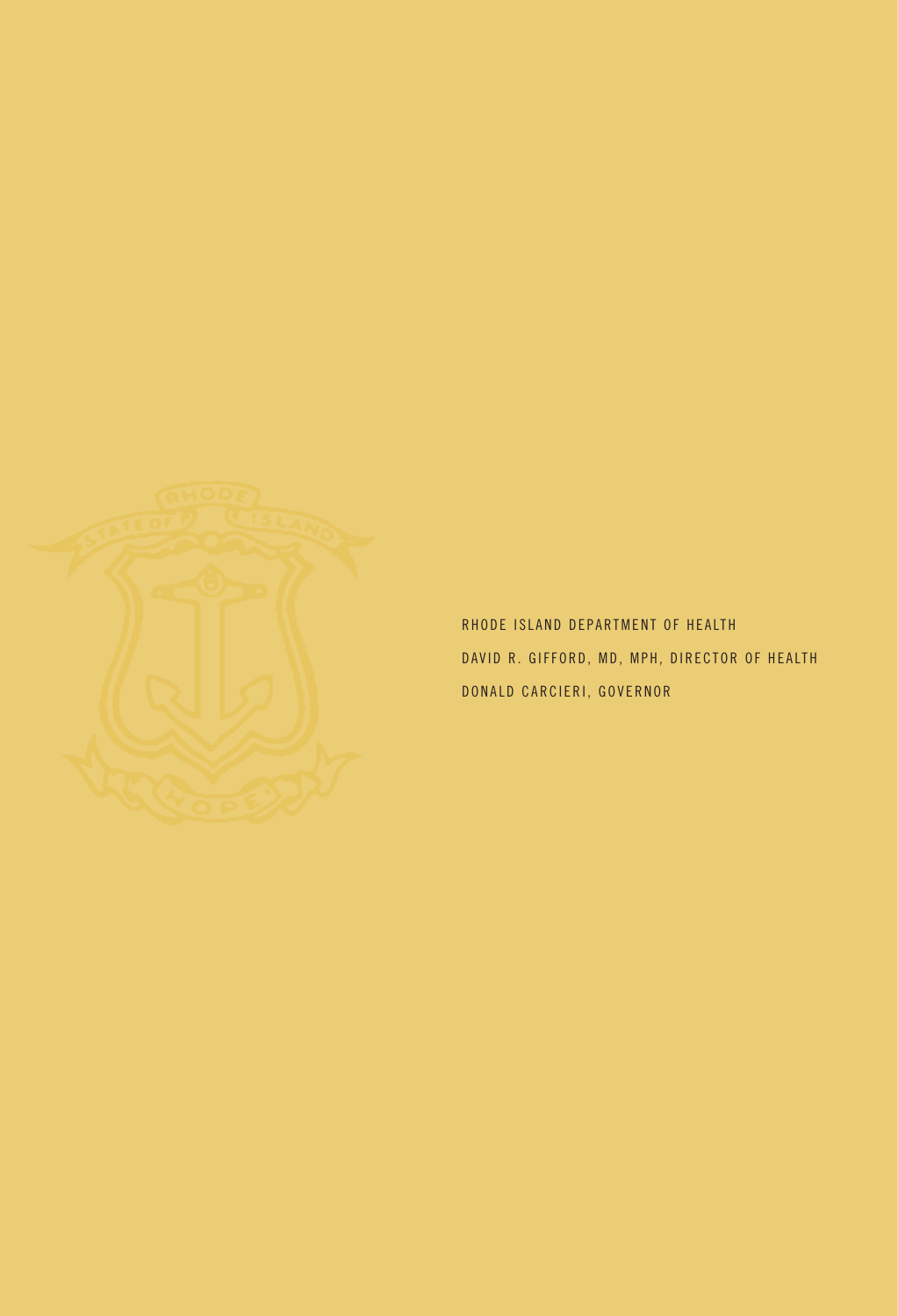# **A HEALTHIER RHODE ISLAND BY 2010 MID-COURSE REVIEW**





**SAFE AND HEALTHY LIVES IN SAFE AND HEALTHY COMMUNITIES RHODE ISLAND DEPARTMENT OF HEALTH**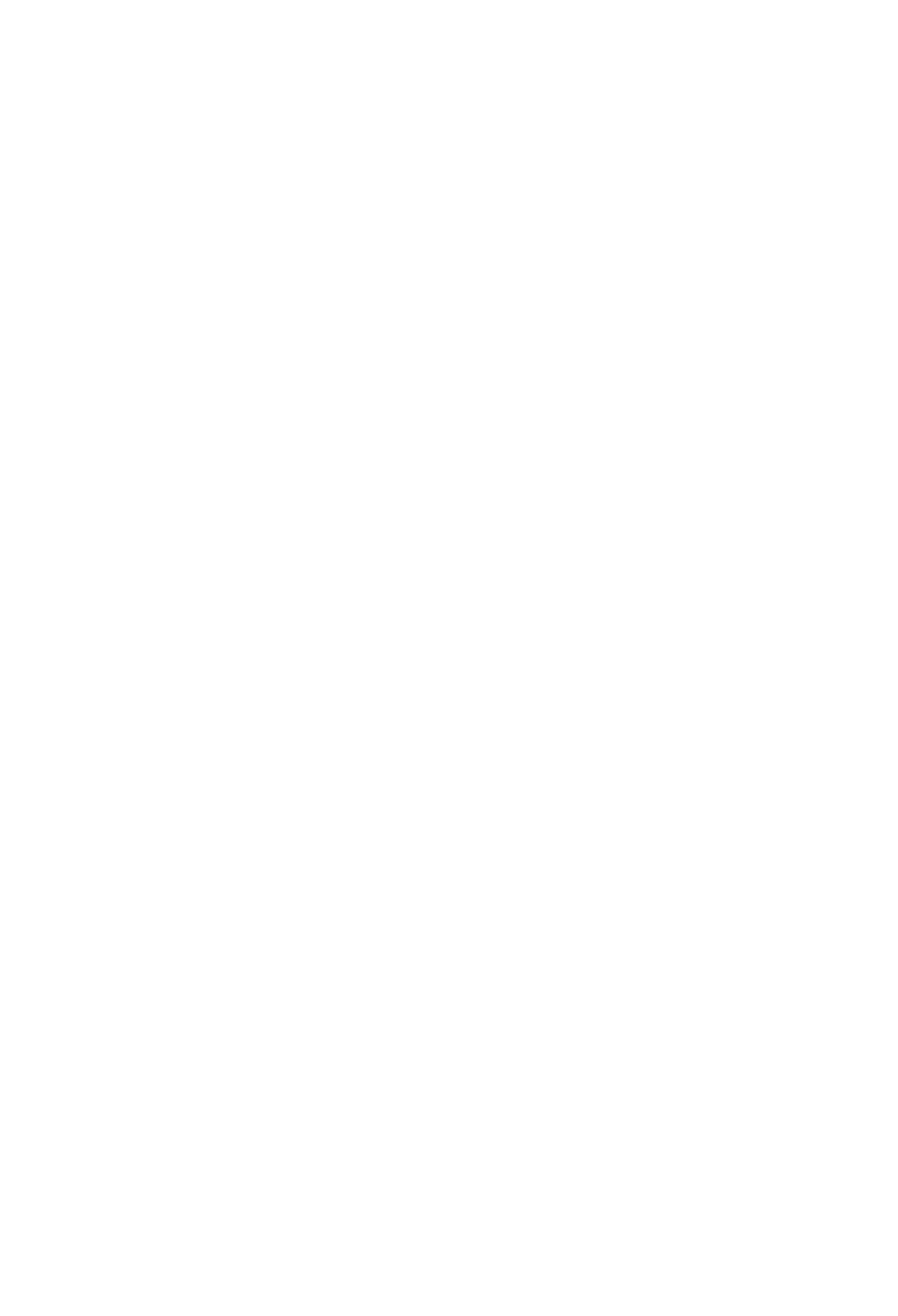## **T ABLE OF CONTENTS**

| Letter from the Director                          | 3  |
|---------------------------------------------------|----|
| Levels of Improvement from Baseline to Mid-Course | 4  |
| Introduction                                      | 5  |
| <b>Minority Health Disparities</b>                | 6  |
| <b>Physical Activity</b>                          | 8  |
| Overweight and Obesity                            | 10 |
| <b>Tobacco Use</b>                                | 14 |
| <b>Substance Abuse</b>                            | 16 |
| <b>Responsible Sexual Behavior</b>                | 19 |
| <b>Mental Health</b>                              | 22 |
| <b>Injury and Violence</b>                        | 24 |
| <b>Environmental Quality</b>                      | 26 |
| Immunization                                      | 30 |
| <b>Access to Health Care</b>                      | 32 |
| Mid-Course Review-Statistical Notes               | 34 |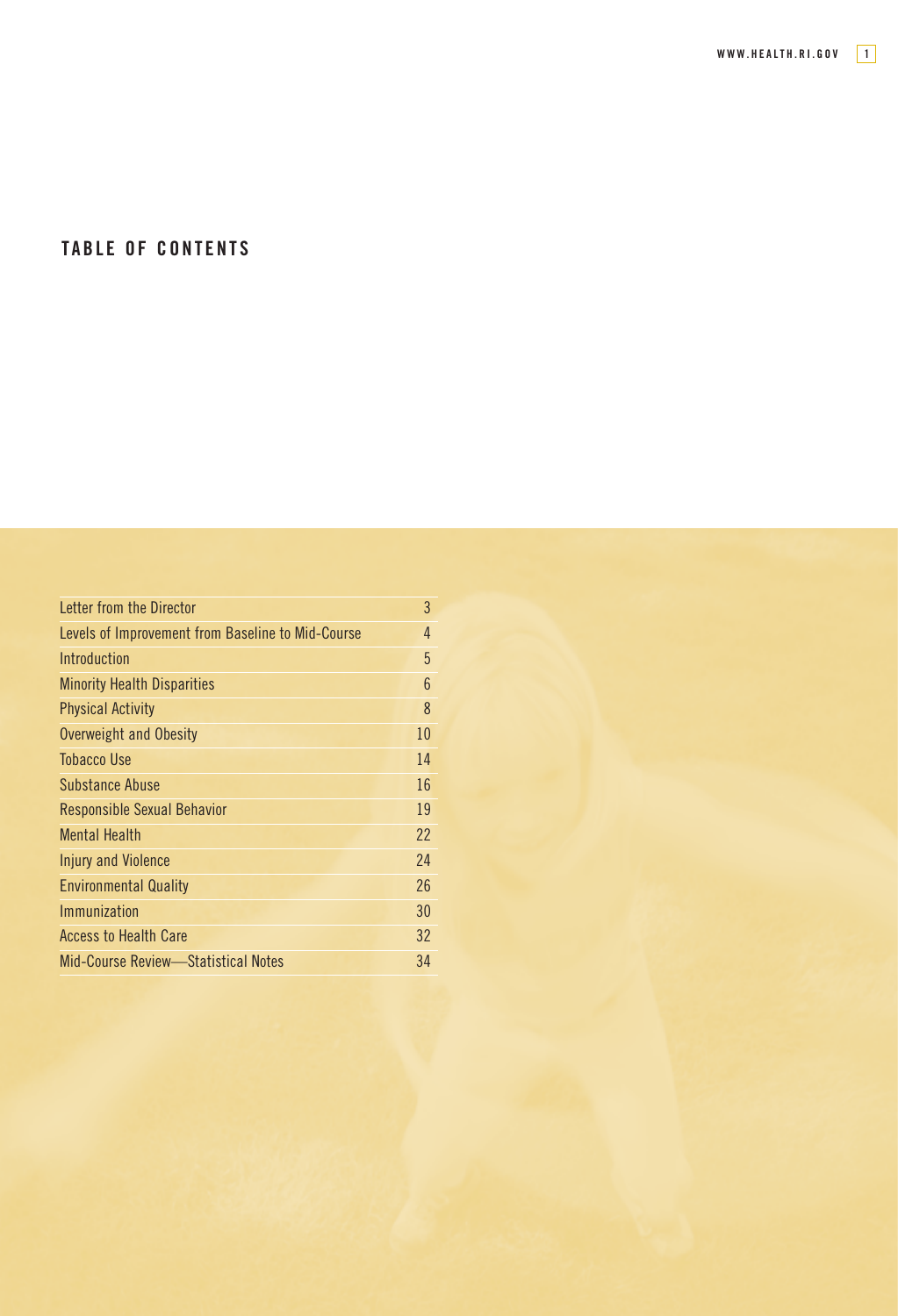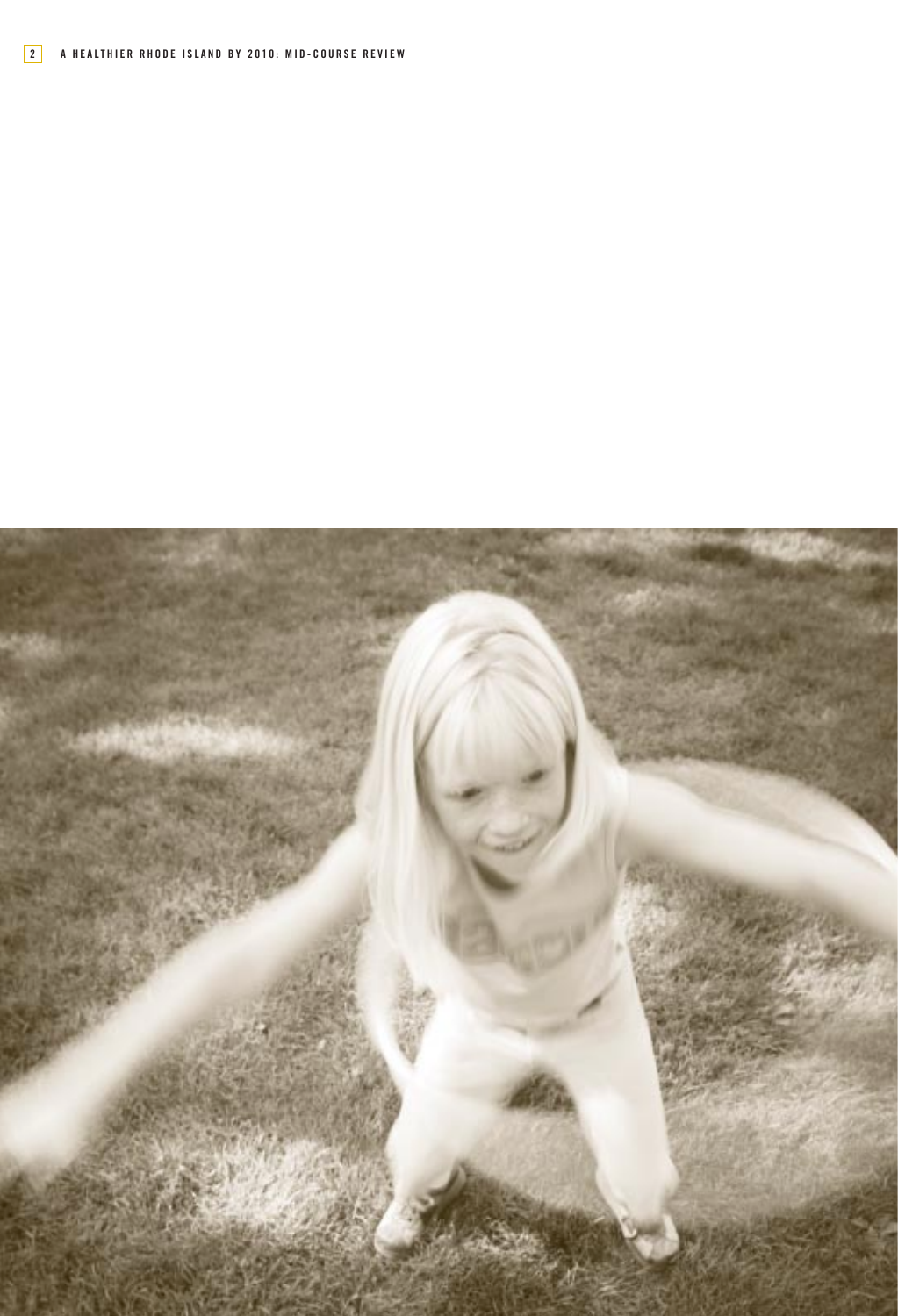### **LETTER FROM THE DIRECTOR**

In 2000, the U.S. Department of Health and Human Services launched the third generation of national health objectives with the creation of Healthy People 2010. Healthy People 2010 was designed to identify the most significant preventable threats to health and to establish national goals to reduce these threats.

Rhode Island, like most other states, has adopted the Healthy People 2010 agenda using the two Overarching Goals and ten Leading Health Indicators, as well as the twenty-seven corresponding Objectives included in this Mid-Course Review. Healthy Rhode Island 2010 is intended to serve as a roadmap for prevention in the state, as well as to provide a framework for "doing public health better." Specifically, The Rhode Island Department of Health (HEALTH) has identified the elimination of health disparities and childhood obesity as two main priorities for the coming years and uses Governor Carcieri's 5 Wellness goals to guide its work and advance HEALTH's agenda and priorities.

As evidenced by the data reported here, Rhode Island leads the nation in a number of public health areas, and has made striking improvements in others. Although we have not seen improvements in all of the objectives or for all population groups and there is still more to do, we would like to acknowledge those who are responsible for our many successes—those who "lead by example." We have

#### **OVERARCHING GOALS**

- 1. Increase quality and years of healthy life
- 2. Eliminate health disparities

#### **LEADING HEALTH INDICATORS (LHIS):**

- 1. Physical Activity
- 2. Overweight and Obesity
- 3. Tobacco Use
- 4. Substance Abuse
- 5. Responsible Sexual Behavior
- 6. Mental Health
- 7. Injury and Violence
- 8. Environmental Quality
- 9. Immunization
- 10. Access to Health Care

therefore chosen a number of inspiring policies, initiatives, and programs to highlight in this document. They are role models for all of us working to improve the public's health and valuable resources for our state.

Il n m/ moment

David R. Gifford, M.D., MPH Director of Health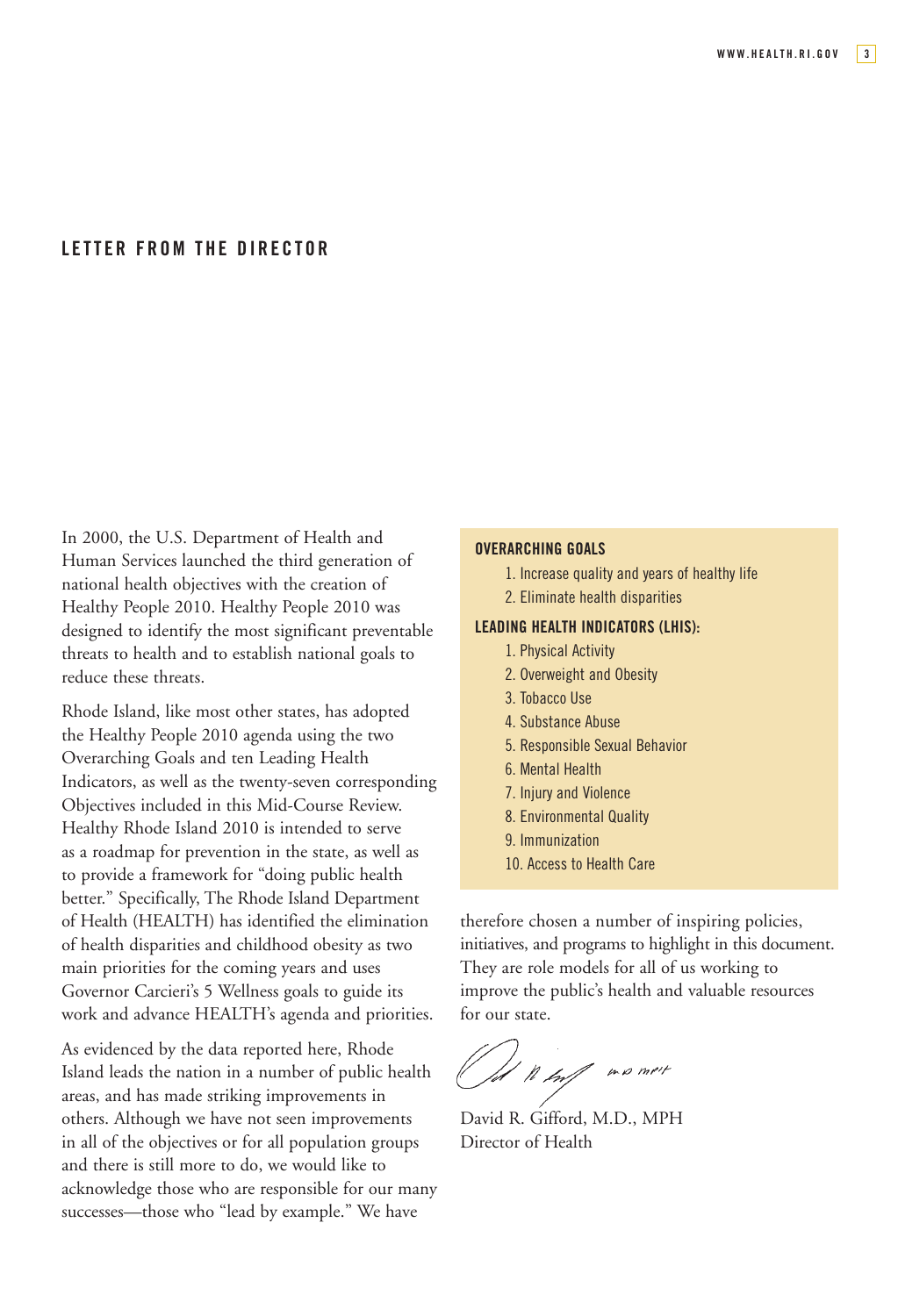### **HEALTHY RI 2010: LEVELS OF IMPROVEMENT FROM BASELINE TO MID-COURSE**

| <b>OBJECTIVE</b>                               | <b>NOTABLE</b><br><b>IMPROVEMENT</b> | <b>MARGINAL</b><br><b>IMPROVEMENT</b> | N <sub>0</sub><br><b>IMPROVEMENT</b> | <b>NEGATIVE</b><br><b>DIRECTION</b> | <b>INSUF.</b><br><b>DATA</b> |
|------------------------------------------------|--------------------------------------|---------------------------------------|--------------------------------------|-------------------------------------|------------------------------|
| 1-1: Adult Physical Activity                   |                                      |                                       |                                      |                                     | $\chi$                       |
| 1-2: Adolescent Physical Activity              |                                      |                                       | $\chi$                               |                                     |                              |
| 2-1: Adult Obesity                             |                                      |                                       |                                      | $X^*$                               |                              |
| 2-2: Adolescent Overweight                     |                                      |                                       |                                      | $\pmb{\chi}$                        |                              |
| 2-3a: Adult Fruits and Vegetables              |                                      | $\mathsf{X}$                          |                                      |                                     |                              |
| 2-3b: Adolescent Fruits and Vegetables         |                                      | $\mathsf{X}$                          |                                      |                                     |                              |
| 3-1: Adult Tobacco Use                         |                                      | $\mathsf{X}$                          |                                      |                                     |                              |
| 3-2: Adolescent Tobacco Use                    | $X^*$                                |                                       |                                      |                                     |                              |
| 4-1: Adolescent Substance Use                  | $X^*$                                |                                       |                                      |                                     |                              |
| 4-1a: Adolescent Alcohol Use                   | $X^*$                                |                                       |                                      |                                     |                              |
| 4-1b: Adolescent Cocaine Use                   |                                      |                                       | $\pmb{\chi}$                         |                                     |                              |
| 4-1c: Adolescent Marijuana Use                 |                                      | $\mathsf{X}$                          |                                      |                                     |                              |
| 4-2: Adult Drug Use                            |                                      |                                       |                                      |                                     | $\pmb{\chi}$                 |
| 4-3: Adult Binge Drinking                      |                                      |                                       |                                      | $X^*$                               |                              |
| 5-1: Adolescent Responsible Sexual Behavior    | $X^*$                                |                                       |                                      |                                     |                              |
| 5-2a: Adult Female Responsible Sexual Behavior |                                      | $\pmb{\chi}$                          |                                      |                                     |                              |
| 5-2b: Adult Male Responsible Sexual Behavior   |                                      | $\pmb{\chi}$                          |                                      |                                     |                              |
| 6-1: Depression Treatment                      |                                      |                                       |                                      |                                     | $\mathsf{X}$                 |
| 6-2: Suicide                                   |                                      | $\pmb{\chi}$                          |                                      |                                     |                              |
| 7-1: Motor Vehicle Crash Deaths                |                                      | $\mathsf{X}$                          |                                      |                                     |                              |
| 7-2: Homicides                                 |                                      |                                       |                                      | $\pmb{\chi}$                        |                              |
| 8-1: Ozone                                     |                                      |                                       | $\mathsf{X}$                         |                                     |                              |
| 8-2: Environmental Tobacco Smoke               | $X^*$                                |                                       |                                      |                                     |                              |
| 8-3: Childhood Lead Poisoning                  | $\mathsf{X}$                         |                                       |                                      |                                     |                              |
| 8-4: Drinking Water                            |                                      |                                       |                                      | $\pmb{\chi}$                        |                              |
| 8-5: Home Radon Testing                        | $\pmb{\mathsf{X}}$                   |                                       |                                      |                                     |                              |
| 8-6a: Foodborne Pathogens: Campylobacter       | $\mathsf{X}$                         |                                       |                                      |                                     |                              |
| 8-6b: Foodborne Pathogens: Salmonella          | $\pmb{\chi}$                         |                                       |                                      |                                     |                              |
| 9-1: Childhood Vaccinations                    | $\pmb{\chi}$                         |                                       |                                      |                                     |                              |
| 9-2a: Adult Influenza Immunizations            |                                      |                                       | $\pmb{\chi}$                         |                                     |                              |
| 9-2b: Adult Pneumococcal Immunizations         | $X^*$                                |                                       |                                      |                                     |                              |
| 10-1: Health Insurance Coverage                |                                      |                                       |                                      | $X^*$                               |                              |
| 10-2: Specific Source of Ongoing Care          |                                      |                                       |                                      |                                     | $\pmb{\chi}$                 |
| 10-3: Prenatal Care                            |                                      |                                       | $\mathsf{X}$                         |                                     |                              |
| <b>TOTALS</b>                                  | 11                                   | $\boldsymbol{8}$                      | 5                                    | 6                                   | 4                            |

Statistically significant changes (from baseline to mid-course) are denoted by a \*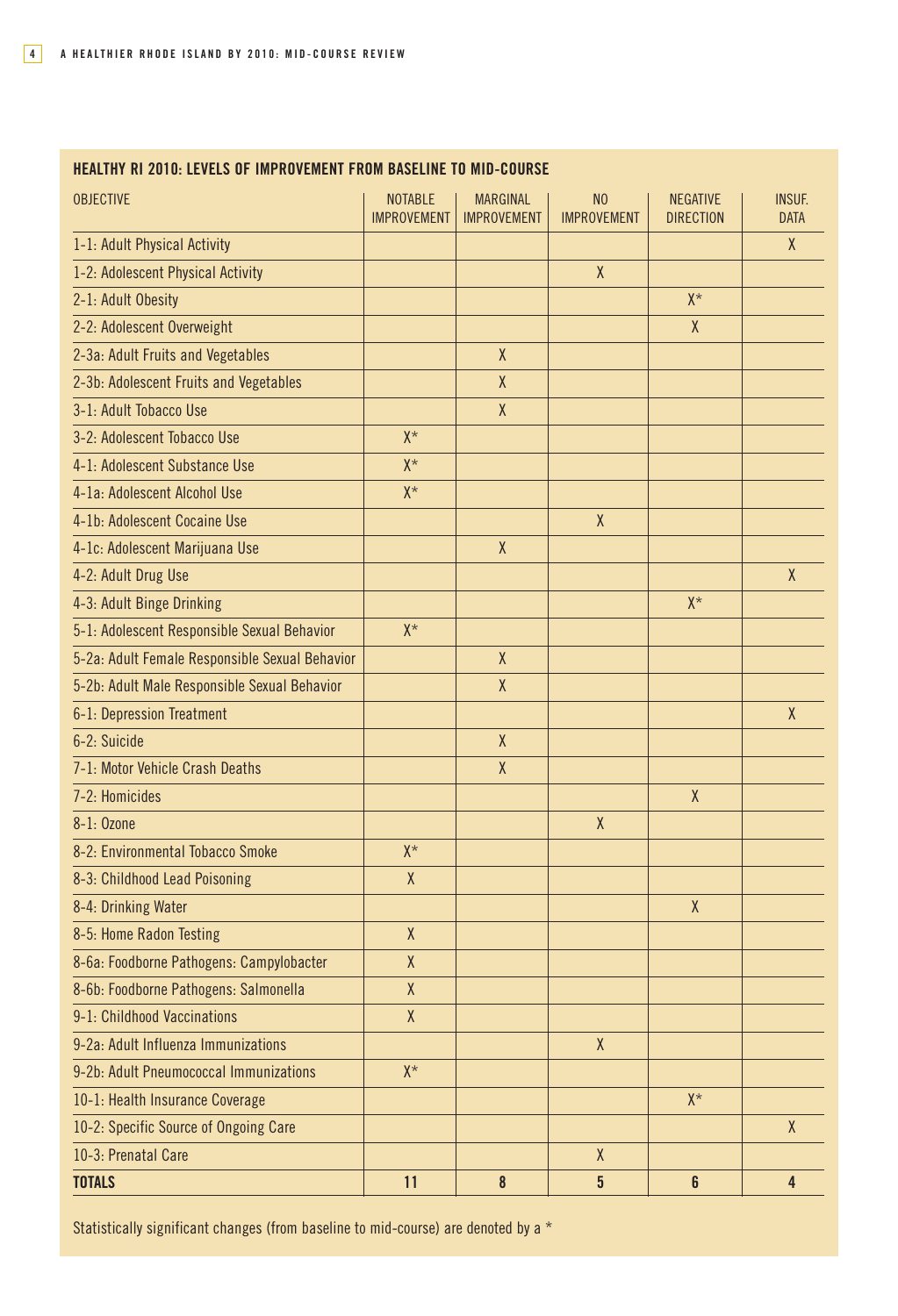## **INTRODUCTION**

"Doing Public Health Better," means improving on what we do well now and evaluating where we need to make a greater effort. In an era of increasing needs and limited resources, evaluation is very important in order to assure that we are on the right track to reach our goals. The Healthy Rhode Island 2010 Mid-Course Review is the preliminary evaluation that will guide the rest of our journey towards a healthier Rhode Island in 2010.

The mid-course review is intended as a supplement to the Healthy Rhode Island 2010 Plan for Action (2004). In this document, you will find the most recent data available from the Department of Health (HEALTH) for all but two of the 27 Objectives included in the Rhode Island Plan.<sup>1</sup> Additionally, this Mid-Course Review highlights a number of programs, policies, and initiatives that have been doing effective work towards achieving the Healthy RI 2010 targets.

Also included in this review, is a snapshot of current racial/ethnic health disparities and methodological/ statistical issues that have arisen since the beginning of Healthy Rhode Island 2010. A partner document has also been developed this year titled, "Health Disparities and People with Disabilities: Mid-Course Review". This document highlights the health status of people with disabilities on the ten leading health indicators and related disparities of people with disabilities.

#### **GOVERNOR CARCIERI'S WELLNESS INITIATIVE GOALS**

By 2010, to cut the rates in half for the number of Rhode Islanders with the following unhealthy and unsafe habits:

- » Are Overweight or Obese
- » Adult Smoking
- » Not meeting the recommended daily intake of fruits and vegetables
- » Not exercising regularly
- » Do not wear a seatbelt.

Looking back at both Healthy Rhode Island 2000 and 2010, a challenging pattern can be observed: the targets for environmental change objectives are more consistently attained than the targets for objectives that require behavior change. The data make it clear that we need to rethink our strategies in order to reach our 2010 targets for the key behavior change objectives. We also need to acknowledge the importance of the steps we are currently making, along with the big-picture, long-term goals towards which we are striving.

Finally, we welcome you to make use of the publications, resources, and web links listed at the end of this review.

*1 New data for Objective 6-1 (Treatment for Depression) and Objective 10-2 (Specific Source of Ongoing Care) were not available at the time of publication.*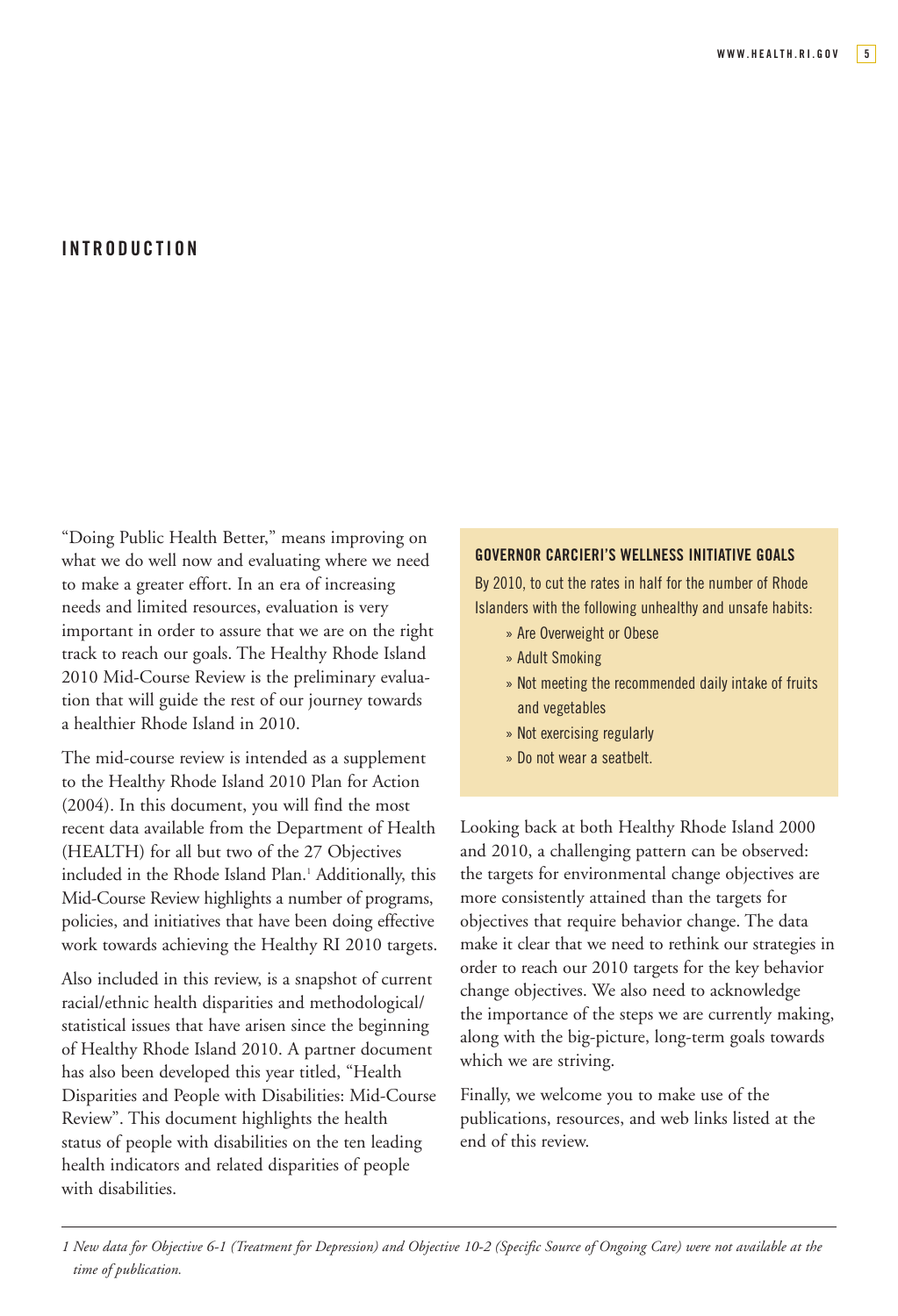### **MINORITY HEALTH DISPARITIES <sup>2</sup>**

Even though there are constant advances in public health and medicine, progress has not been spread equally between all groups in the state. One of the two Healthy Rhode Island 2010 Overarching Goals is to eliminate health disparities. Health disparities define the existing health differences between Rhode Island's racial and ethnic minority populations and the overall population on key measures of health, mortality, behavioral risks, and access to health care in the state.

The population of Rhode Island is becoming increasingly diverse. From 1990 to 2000, Rhode Island's minority population increased by 77% while the White (non-Hispanic) population decreased by 3%. In 2004, 18% of the state population is a racial or ethnic minority. Health-related services in Rhode Island must change to keep up with the shifting demographics. By resolving systemic biases we can incorporate interventions and services that are culturally and linguistically appropriate in order to best serve the entirety of our state.

The data available on racial and ethnic health disparities is, unfortunately, incomplete. There is almost no mid-course data on Asians, Pacific Islanders and Native Americans/American Indians due to the difficulty in obtaining adequate samples of the small populations of both of those groups in Rhode Island. The table on the next page contains some of the main disparity issues that we do know about for each of the racial and ethnic minority

groups that live in Rhode Island, as evidenced by the mid-course Healthy Rhode Island 2010 data.

HEALTH is working hard to improve the health status of Rhode Island's ethnic and racial minorities, focusing on the goal of eliminating health disparities. Since FY 1994, The HEALTH Office of Minority Health (OMH) has awarded nearly \$2.4 million in grants to community-based agencies serving minority populations. These grants are designed to assist community-based organizations in developing Minority Health Promotion Centers (MHPC) to: (1) provide health education and information addressing those health conditions for which minorities experience a disproportionate health burden; (2) conduct community outreach in order to inform community members of HEALTH services and programs and MHPC services; (3) provide education regarding consumers' rights and responsibilities within the health care system; and (4) work with health care providers and community clinics to assure minority access to health screenings and follow-up care, if needed. Ten community-based agencies are currently funded as MHPC, bringing the grand total of funded organizations to thirtythree since the program began. In addition, the OMH awards mini-grants targeting first-time applicants to provide culturally and linguistically appropriate community-based outreach and education services to racial and ethnic minority populations.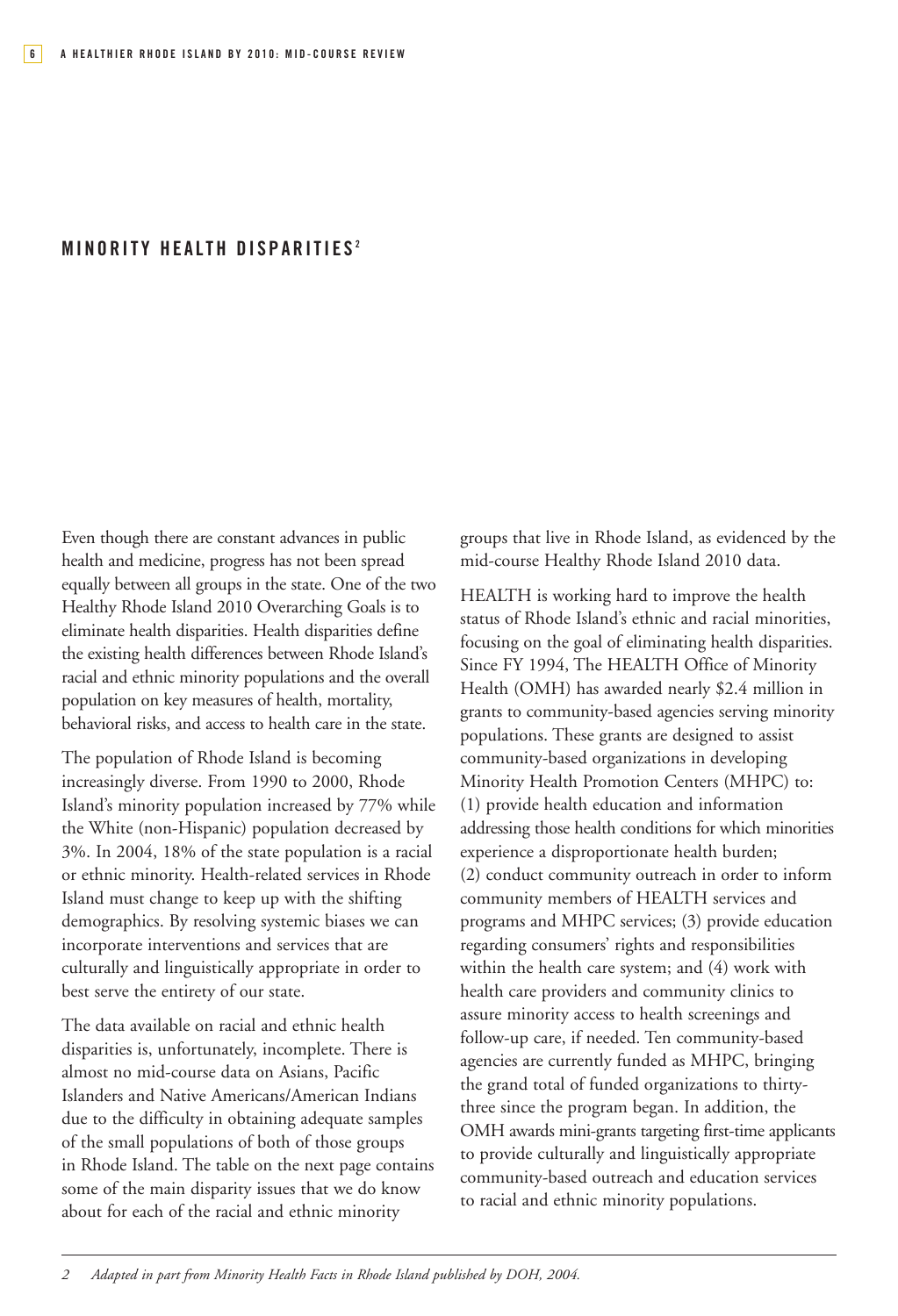| RACIAL ETHNIC GROUP                              | DISPARITIES                                                                                                                                                                          |
|--------------------------------------------------|--------------------------------------------------------------------------------------------------------------------------------------------------------------------------------------|
| Hispanic/Latino                                  | Physical activity<br>Overweight and Obesity<br><b>Fruit &amp; Vegetable Consumption</b><br><b>Homicides</b><br>Access to Health Insurance<br>and Prenatal Care                       |
| African American/Black<br>(Non-Hispanic)         | Physical activity<br>Overweight and Obesity<br><b>Fruit &amp; Vegetable Consumption</b><br><b>Tobacco Use</b><br><b>Homicides</b><br>Access to Health Insurance<br>and Prenatal Care |
| Asian & Pacific Islander<br><b>Prenatal Care</b> | Access to Health Insurance and                                                                                                                                                       |
| Native American/<br>American Indian              | <b>Tobacco Use</b><br><b>Access to Prenatal Care</b>                                                                                                                                 |

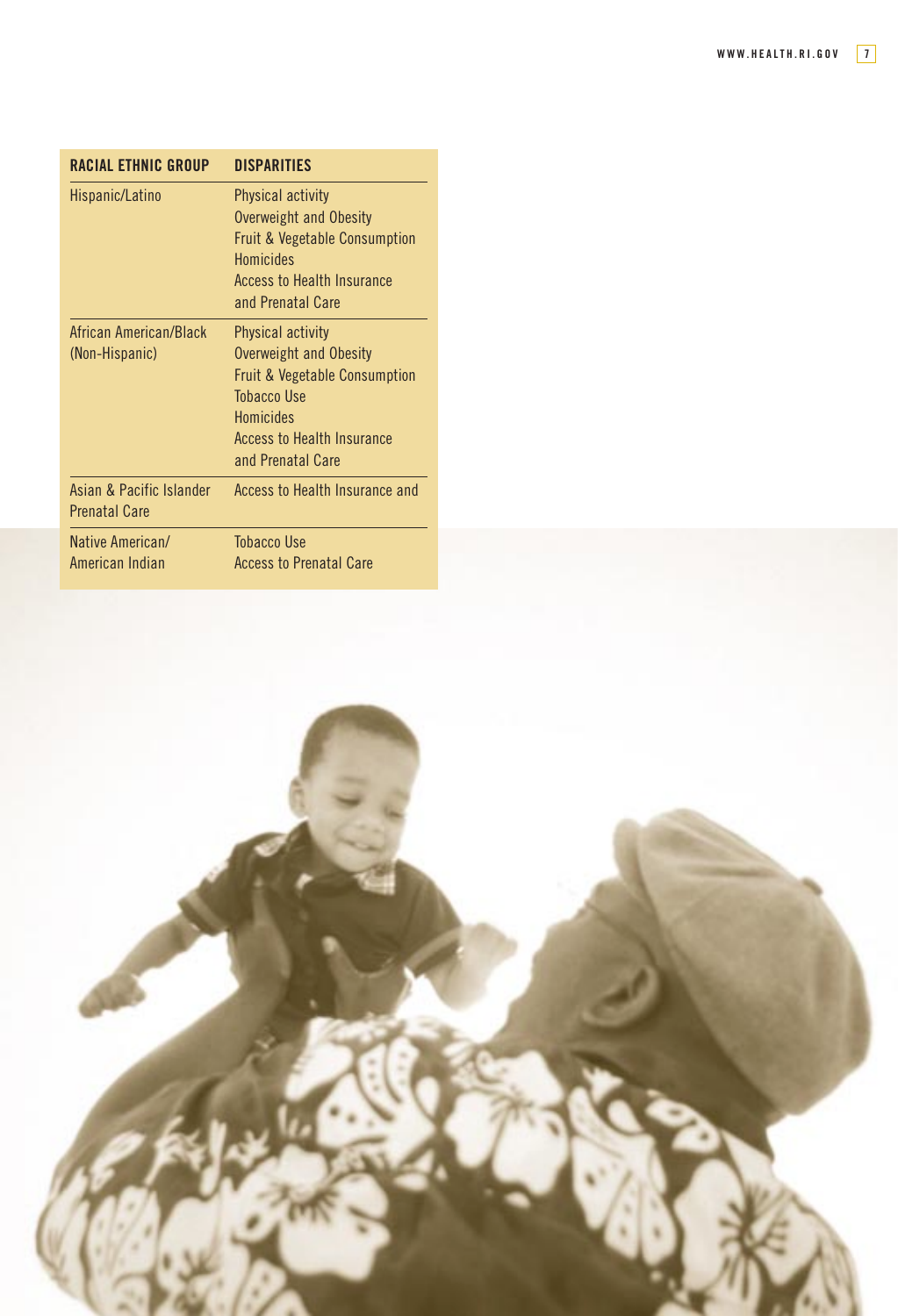## **1. PHYSICAL ACTIVITY**

#### **Objectives**

*Objective 1-1:* The measurement for adult physical activity in the national Behavioral Risk Factor Surveillance System (BRFSS) was changed in 2000, making it impossible to follow up on the original baseline for this Objective. Because of this, a new baseline and target have been created for the physical activity Objective using more recent data (Please see the Statistical Notes section for more information). Mid-course data is not yet available.

Disparities data show that Whites do significantly more physical activity than their Black and Hispanic counterparts, and men do more physical activity than women.

National trends show little improvement in physical activity levels over the past decade.\*

*Objective 1-2:* There has been no change in the proportion of adolescents meeting the physical activity guideline since the baseline data was collected. This is consistent with national trends for this age group.

Hispanic students do significantly less physical activity than White students. Male high school students do significantly more physical activity than female high school students.

#### **Meeting the Physical Activity Challenge**

*The Initiative for a Healthy Weight* 

In 2000, the Rhode Island Department of Health (HEALTH) was one of the first six states to receive funding from the U.S. Centers for Disease Control and Prevention to respond to the epidemic of overweight and obesity. HEALTH established the *Initiative for a Healthy Weight (IHW)* to build the state's capacity to reverse this epidemic.

The vision of the IHW is a Rhode Island where safe and healthy communities support healthy eating and active living, and the program's mission is to prevent obesity among Rhode Islanders.

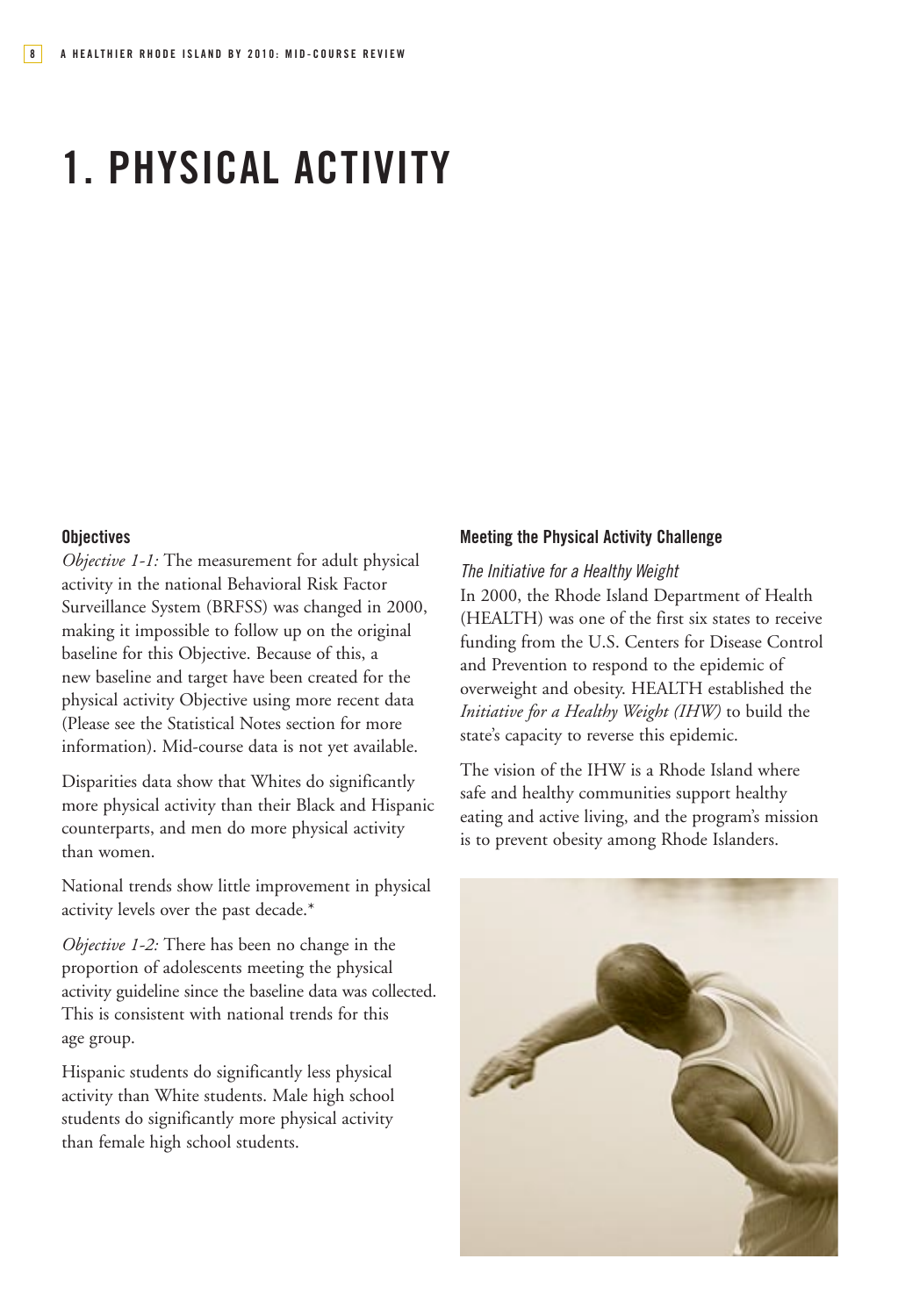IHW coordinates, supports, and implements activities to promote lifelong healthy eating and active living through partnerships, community capacity building, policy and environmental changes, and targeted interventions. IHW works with community partners to implement interventions in schools, worksites, communities, and healthcare settings. IHW addresses the obesity epidemic by focusing on four targeted behaviors contributing to overweight and obesity: nutrition, physical activity, screen time and breastfeeding.

## *South Providence Neighborhood Ministries*

*South Providence Neighborhood Ministries (SPNM),* a non-profit multi-service neighborhood center expanded to include health promotion when it received its first RI Department of Health Minority Health grant in 1998. Since then, SPNM has assisted neighbors to access health resources and provided hundreds of diagnostic screenings and health education workshops. Topics have included: nutrition, genetics information, obesity prevention, physical activity, asthma, pedestrian safety, tobacco prevention, second hand smoke, creative problem solving, and violence prevention.

In May 2001, the *SPNM Broad Street Path to Health* opened with the goals of increasing the health and well-being of residents by encouraging increased physical activity, improving the safety and feeling

## **PHYSICAL ACTIVITY IN RHODE ISLAND**

| <b>BASELINE</b>               |
|-------------------------------|
| <b>MID-COURSE</b>             |
| <b>TARGET 2010</b>            |
| OBJECTIVE 1-1: Increase the p |

proportion of adults who engage regularly, preferably daily, in moderate physical activity for at least 30 minutes a day.



of security of people walking on Broad Street, and promoting community pride in this neighborhood of diverse ethnic, racial and cultural backgrounds. In 2004, *Broad Street Path to Health* had 12 exercise programs, leading to 158 neighborhood residents getting exercise regularly. Currently, SPNM offers free, year-round, bilingual physical activities such as Latin dancercise, youth and adult walking clubs, Pilates classes, and a new Healthy Lifestyle support group (that includes nutrition and health education).

The SPNM has also recently published the *Southside Physical Activity Directory,* which lists free and low cost exercise and nutrition resources on the south side of Providence. It has been printed in English and Spanish, and is posted on the SPNM website at www.spnm.org. The directory is sponsored by South Providence Neighborhood Ministries through a grant from the US Centers for Disease Control and the Initiative for Healthy Weight, Rhode Island Department of Health, in cooperation with the Broad Street Path to Health Coalition.

*\* National trends are taken from the Healthy People 2010 website, unless otherwise noted: http://www.healthypeople.gov/data/PROGRVW/*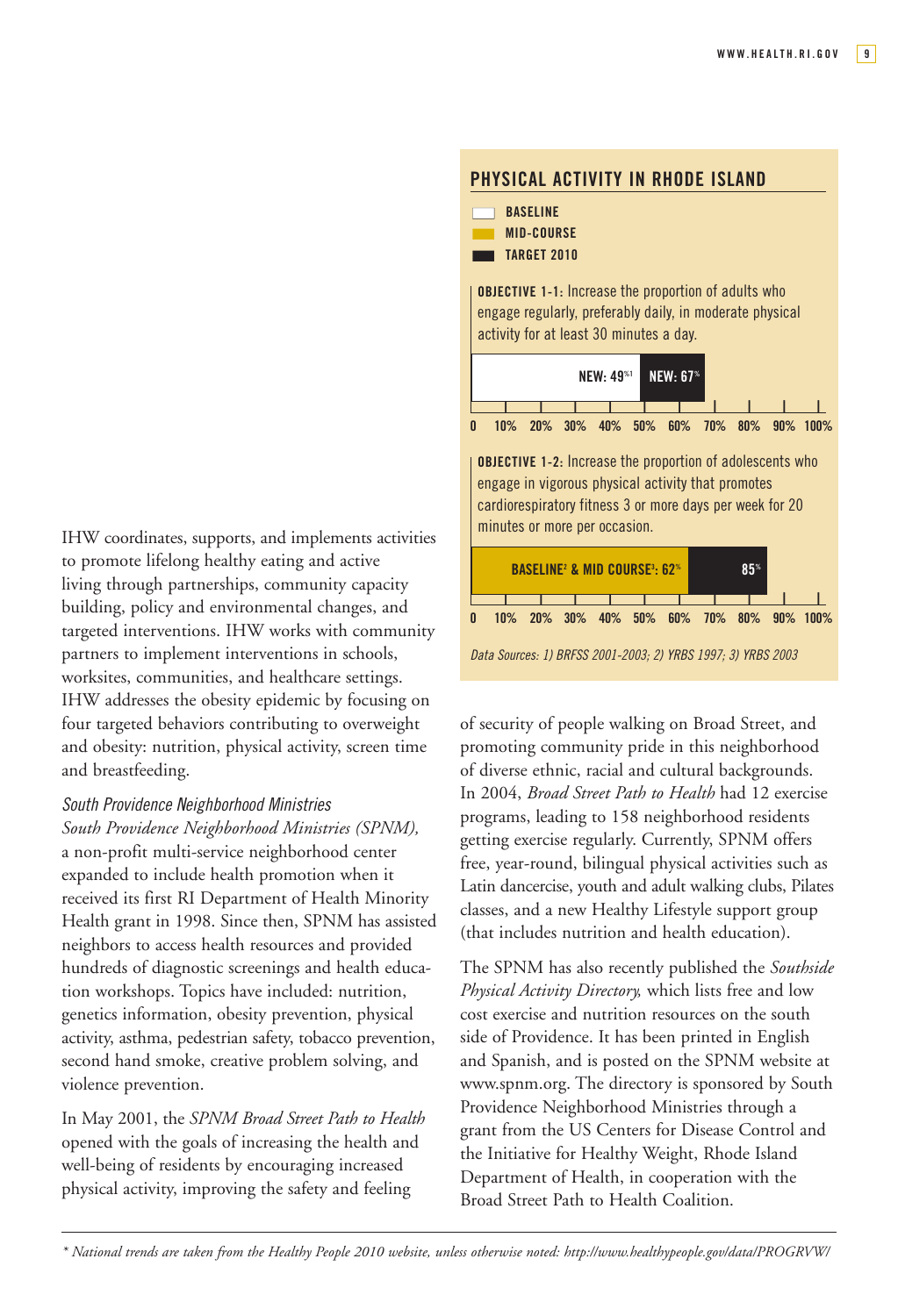## **2. OVERWEIGHT AND OBESITY**

#### **Objectives**

*Objective 2-1:* Reduce the proportion of adults who are obese.

The proportion of adults in Rhode Island who are obese has risen significantly since the baseline. Adult overweight has also shown a similar increase. As overweight and obesity have recently been acknowledged as a major health problem in the United States, Rhode Island is taking steps to curb the growing obesity epidemic.

Adult women show slightly lower rates of obesity than men. Asian/Pacific Islanders continue to have the lowest obesity rates and the group that has shown



the greatest improvement in decreasing the amount of obesity is the Black/Non-Hispanic population.

*Objective 2-2:* Reduce the proportion of children and adolescents who are overweight and obese.

There has not been a significant change in levels of adolescent obesity since the baseline.

*Objective 2-3:* Increase the proportion of persons aged 2 years and older who consume at least five daily servings of fruits and vegetables.

*(New) Objective 2-3a:* Increase the proportion of adults aged 18 and older who consume at least five daily servings of fruits and vegetables.

*(New) Objective 2-3b:* Increase the proportion of adolescents aged 14 through 18 who consume at least five daily servings of fruits and vegetables.

There has been no significant change in fruit and vegetable consumption within any of the age groups for which there is data. This is consistent with the national trends for this Objective.

Women eat significantly more fruits and vegetables than men as adults, though male high school students have greater consumption levels than females. White adults have higher fruit and vegetable consumption rates than Black and Hispanic adults, though current trends indicate that there has been improvement rates for Blacks and Hispanics.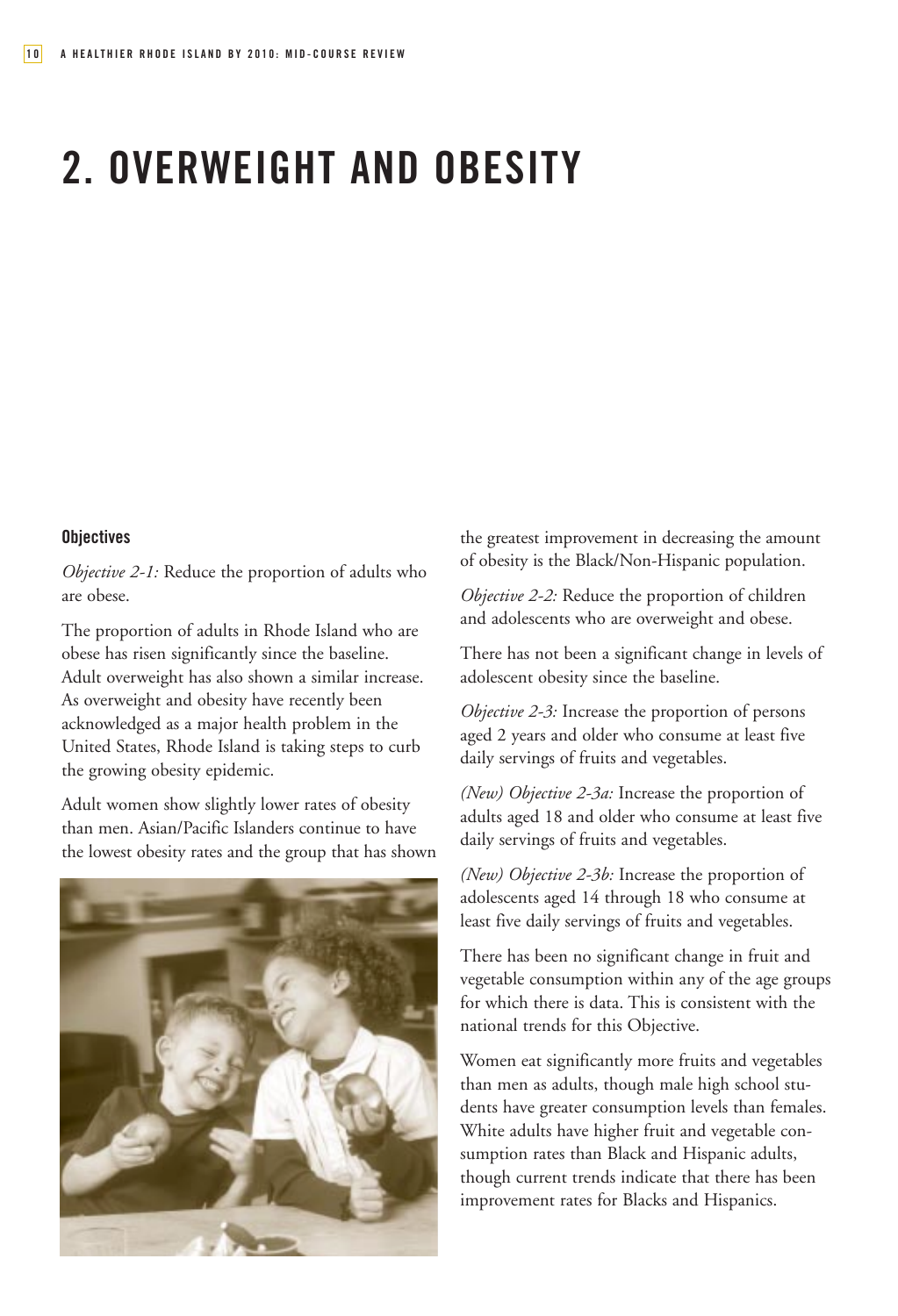### **OVERWEIGHT AND OBESITY IN RHODE ISLAND**



- **MID-COURSE**
- **TARGET 2010**



## **OVERWEIGHT AND OBESITY IN RHODE ISLAND**

- **BASELINE**
- **MID-COURSE**
- **TARGET 2010**

**OBJECTIVE 2-3:** Increase the proportion of persons aged 2 years and older who consume at least five daily servings of fruits and vegetables.

**(NEW) OBJECTIVE 2-3A:** Increase the proportion of adults aged 18 and older who consume at least five daily servings of fruits and vegetables.



**(NEW) OBJECTIVE 2-3B:** Increase the proportion of adolescents aged 14 through 18 who consume at least five daily servings of fruits and vegetables.



*Data Sources: 1) BRFSS 1998-2000 ; 2) BRFSS 2002-2003; 3) YRBS 2001; 4) YRBS 2003*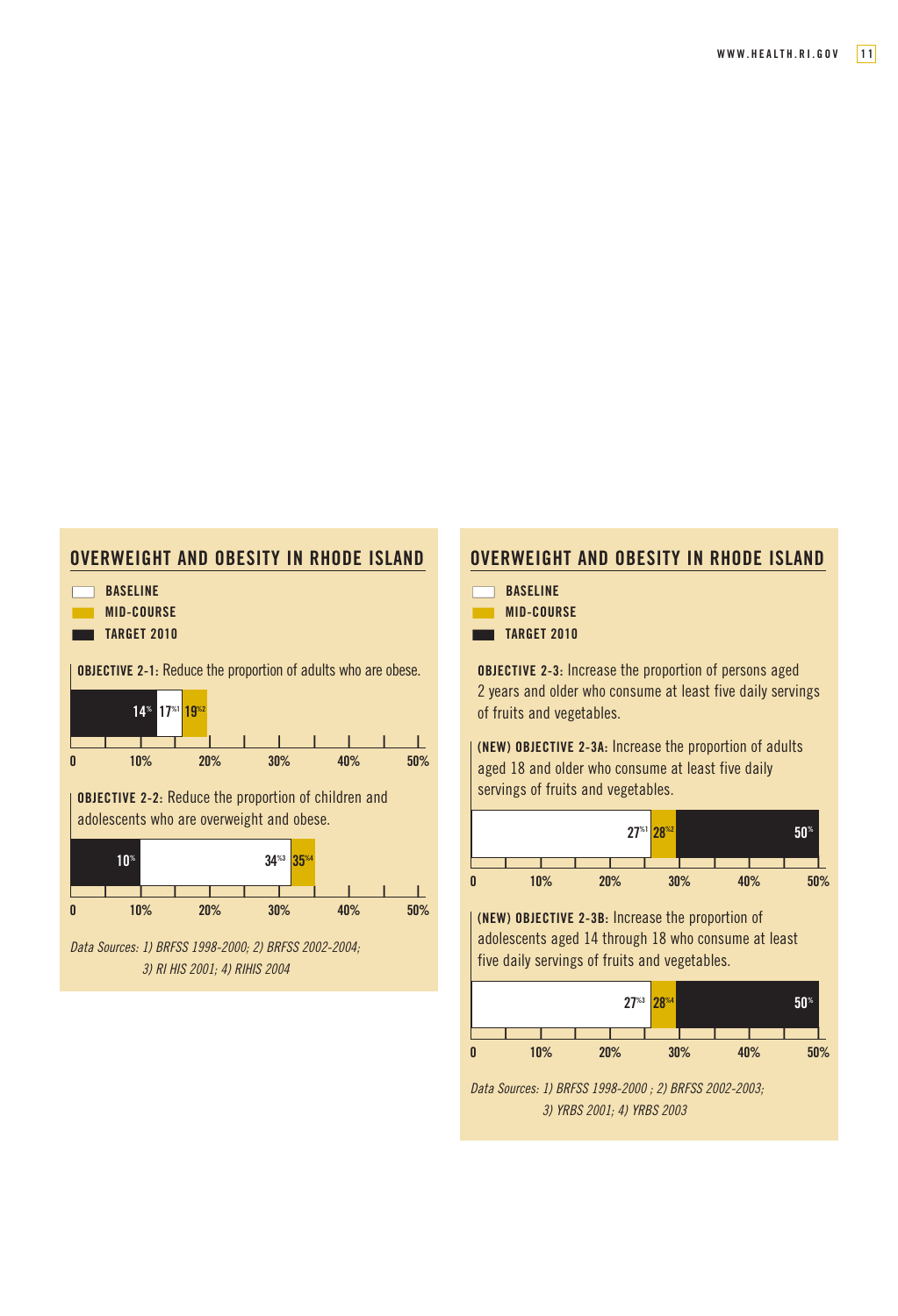#### **Meeting the Overweight and Obesity Challenge**

#### *The Rhode to Health Coalition*

In an effort to coordinate and synergize community benefits among Rhode Island hospitals and to expand health promotion/ disease prevention initiatives for Healthy Rhode Island 2010, the Rhode Island Department of Health in collaboration with the 15 non-federal hospitals in Rhode Island, organized the Rhode To Health Coalition. To promote the goals of Healthy Rhode Island 2010, RTHC selected physical activity and overweight & obesity as its priorities, which are the first two Leading Health Indicators listed in *"A Healthier Rhode Island by 2010: A Plan for Action"*.

RTHC allows the public to receive clear and consistent promotional messages about physical activity and nutrition. RTHC has created the following materials in English and Spanish: Stairway Prompts, Fast Food Prompts, and a Healthy Shopping Lists.

The Rhode to Health Coalition's website is available at http://www.health.ri.gov/topics/rthc/

#### *Breastfeeding Promotion*

Breastfeeding promotion is one of the four key strategies to reduce childhood overweight problems. HEALTH received funding from the Centers for Disease Control and Prevention and the U.S. Department of Agriculture to create and implement a comprehensive state plan to promote breastfeeding. HEALTH is collaborating with health care

professionals and local media statewide to increase breastfeeding rates and enhance breastfeeding support. Rhode Island is also one of 18 sites nationwide involved with the *National Breastfeeding Awareness Campaign* ("Babies were Born to be Breastfed").

*Women, Infants, and Children Supplemental Nutrition Program (WIC)* supports and promotes breastfeeding among participants. Many local WIC agencies offer mother-to-mother breastfeeding support through the *WIC Breastfeeding Peer Counselor Program*. This program was expanded in 2005, doubling the number of peer counselors—now almost every WIC site has a breastfeeding peer counselor.

Rhode Island has recently made advances in breastfeeding policy on a statewide level. In 2003, *The Physician's Committee for Breastfeeding in Rhode Island* was instrumental in getting the *Nursing Working Mothers Law* passed, which states that employers should provide a breastfeeding mother with flexible breaks and a safe, clean, private place to pump or breastfeed her child (R.I. Gen. Laws § 23-13.2-1). Rhode Island also has a law (passed in 1998) that protects women who breastfeed in public (R.I. Gen. Law § 11-45-1).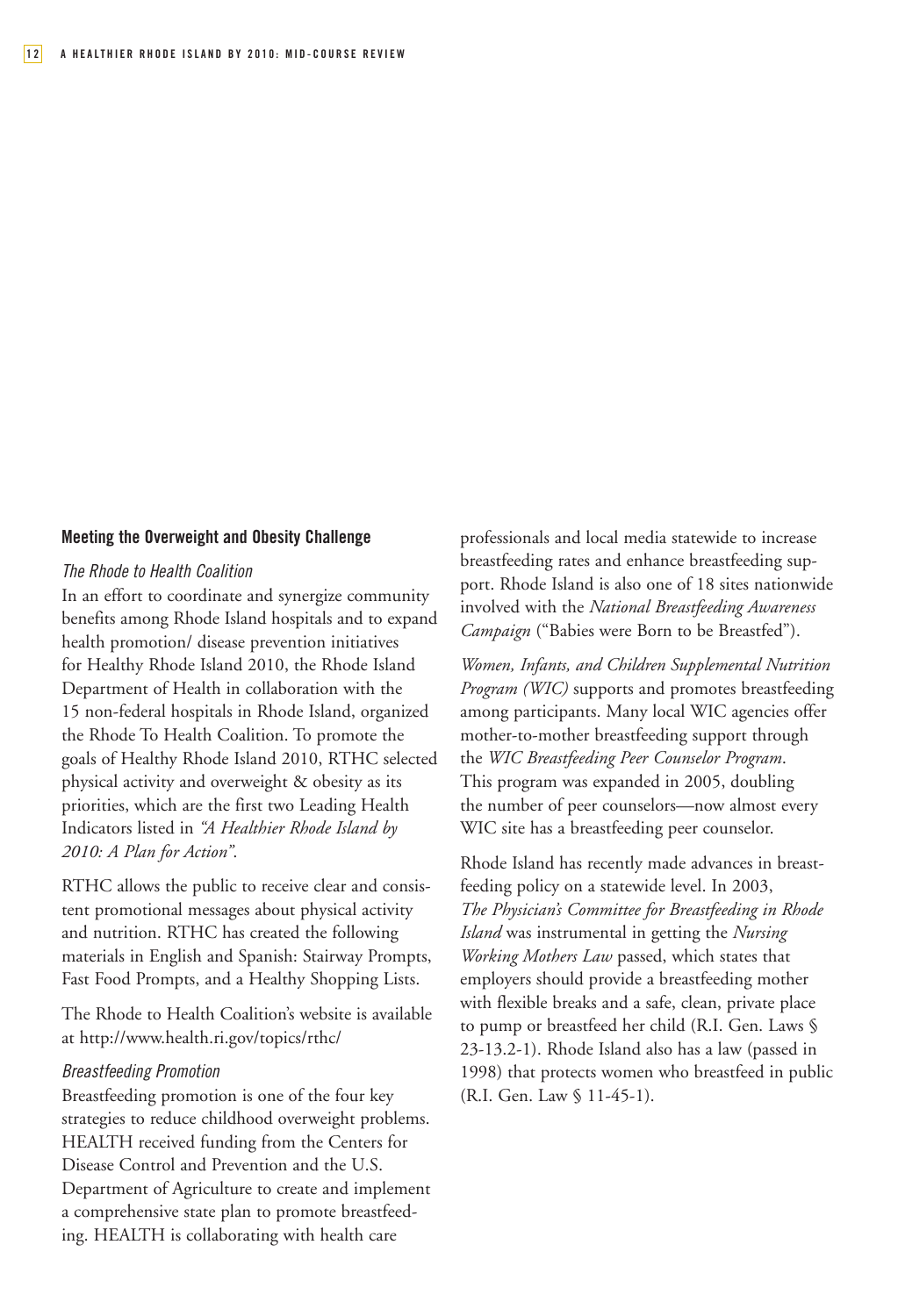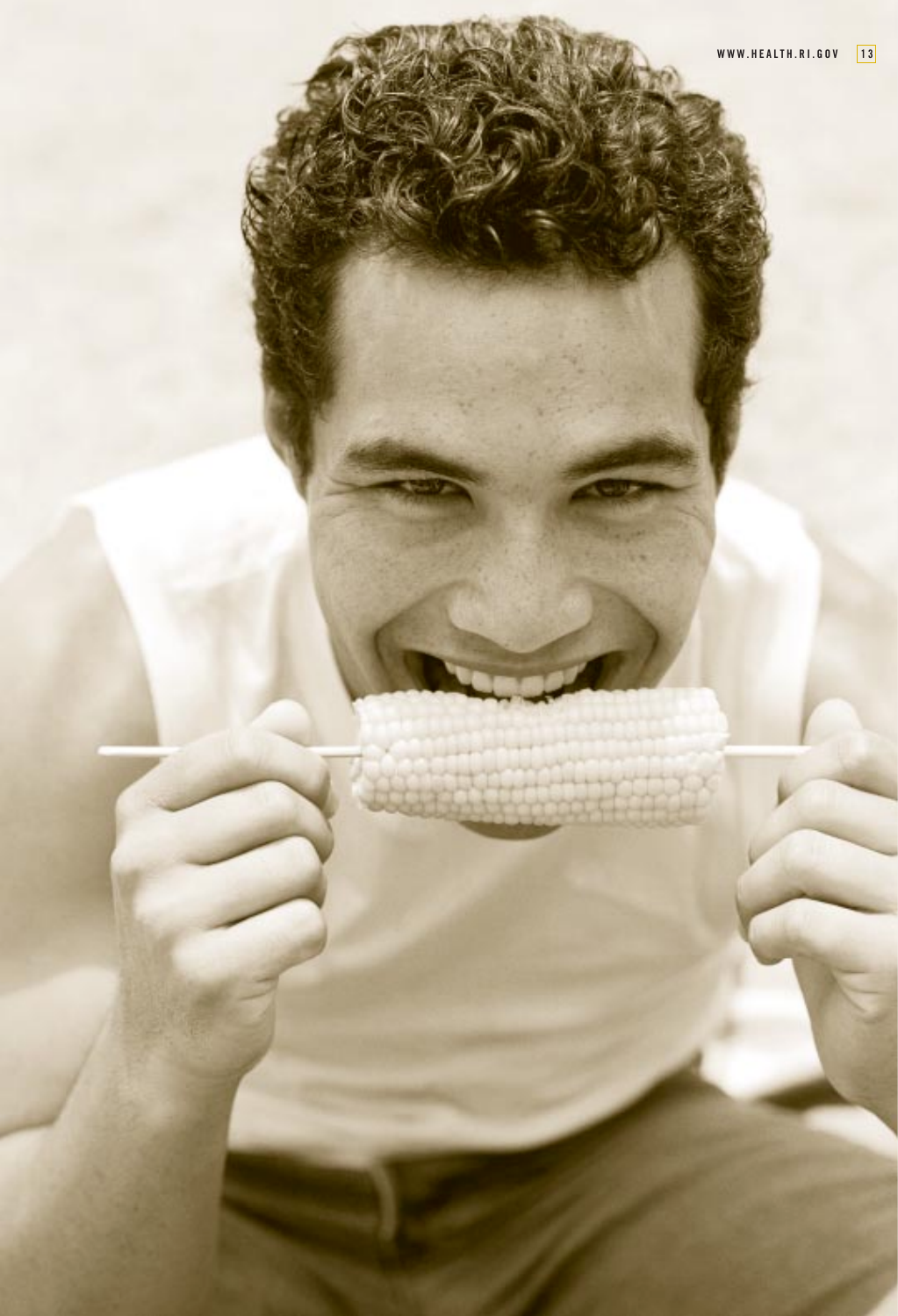## **3. TOBACCO USE**

#### **Objectives**

*Objective 3-1:* Reduce cigarette smoking by adults.

Adult cigarette smoking rates have shown marginal improvement in the past few years. This is consistent with the national trend of a slow decline in tobacco use rates among adults.

Men smoke at a significantly higher rate than women. Whites and Hispanics have lower smoking rates than other racial and ethnic groups in the state, and Native Americans have the highest smoking rates of all groups in Rhode Island.

*Objective 3-2:* Reduce cigarette smoking by adolescents.

Rhode Island has seen a strong decline in youth smoking rates since 1997. While the national trend also shows a decrease in youth smoking rates, the Rhode Island numbers are particularly strong.

White adolescents smoke more than their Hispanic peers, and female adolescents smoke more cigarettes than male adolescents.

#### **Meeting the Tobacco Use Challenge**

### *Tobacco Control*

Rhode Island is a national leader in tobacco control. To meet adolescent smoking-reduction goal, the HEALTH Tobacco Control Program combined the two strategies recommended to reduce youth smoking: increased cigarette excise taxes and multi-media campaigns.

• Rhode Island has the highest statewide cigarette tax in the country.



*Data Sources: 1) BRFSS 1998-2000; 2) BRFSS 2002-2004; 3) YRBS 1997; 4) YRBS 2003*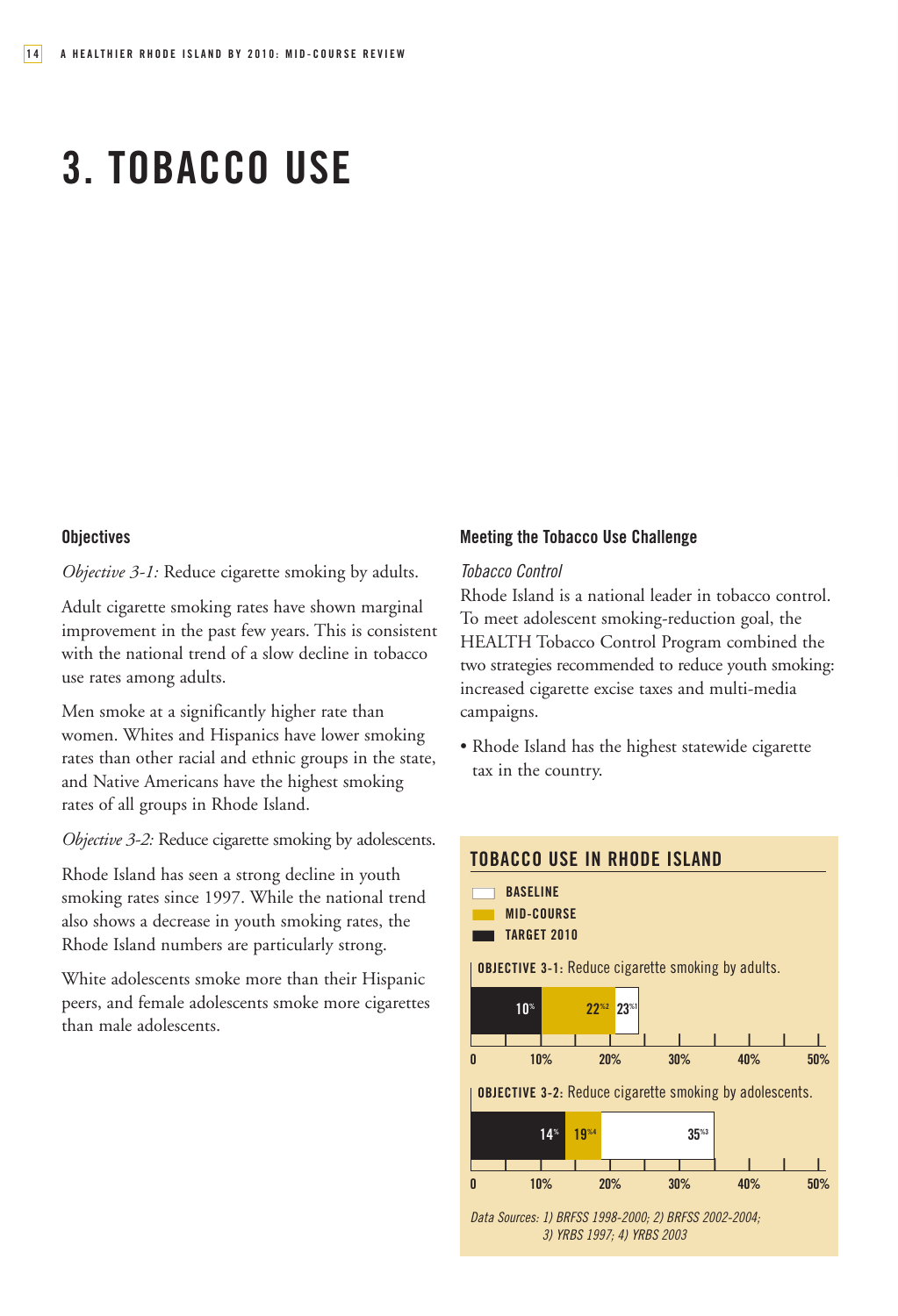

• Rhode Island also had a very successful youth media campaign funded for a three-year period by the American Legacy Foundation. The campaign used ads created by youth themselves to counter the targeting of youth by the tobacco industry.

To meet the adult tobacco use reduction goal, the HEALTH Tobacco Control Program carried out evidence-based strategies to reduce tobacco use in the environment and to provide tobacco dependence treatment to smokers and smokeless tobacco users who wish to quit.

- On March 1, 2005, Rhode Island became the seventh state to implement a smoke-free workplace and public places law to protect workers and the public from exposure to secondhand smoke. States that have passed this legislation have seen a decrease in adult cigarette smoking rates.
- The Tobacco Control Program offers a free tobacco dependence treatment program, 1-800-TryToStop for anyone in the state who wants to quit smoking or using smokeless tobacco. The program provides a choice of quit smoking materials, telephone counseling, face-to-face counseling with free patch and/or gum, and an interactive quit website (www.trytostop.org).

• Two media campaigns were carried out simultaneously to inform Rhode Islanders about the new smoke-free law, and to offer free quit smoking services. In response to these campaigns, public demand for quit smoking services skyrocketed.

*Department of Mental Health, Retardation and Hospitals* To facilitate meeting the adolescent smokingreduction goal, the Department of Mental Health, Retardation and Hospitals seeks to reduce youth access to tobacco products. Using retailer education and sales compliance testing, retailer non-compliance with state tobacco sales laws has decreased from 26.8 percent in Federal Fiscal Year 2000 to 9.5% in FFY 2005.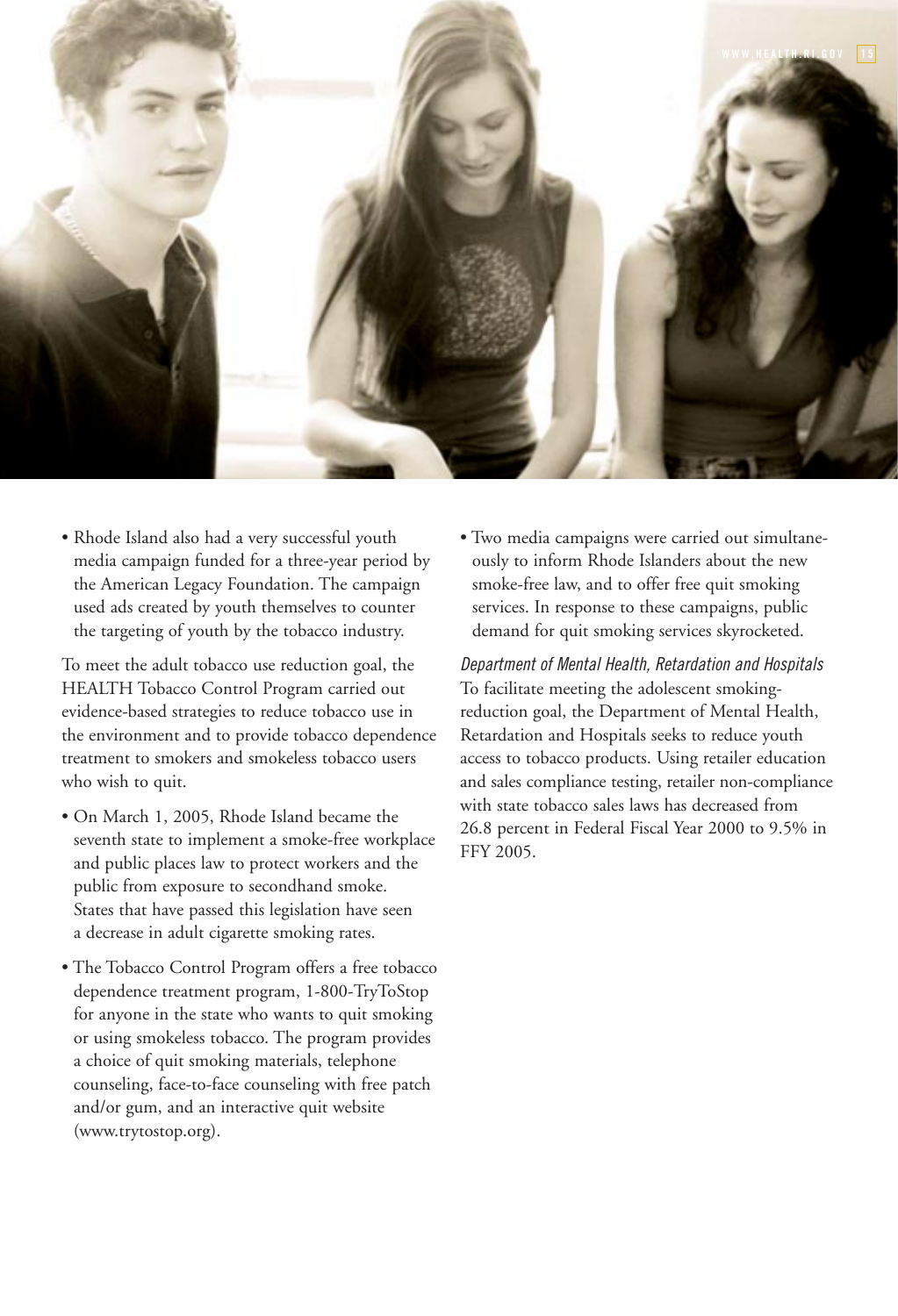## **4. SUBSTANCE ABUSE**

#### **Objectives**

*Objective 4-1:* Increase the proportion of adolescents not using alcohol or any illicit drugs during the past 30 days.

The proportions of adolescents reporting no cocaine and marijuana use did not change between the baseline and mid-course surveys. However, Rhode Island has seen a dramatic increase in the number of adolescents who report no alcohol use, which has been the driving force behind the significant improvement in the overall adolescent substance use rate. Long-term national trends show increases in illicit youth drug use since the early 1990s.

Male adolescents report slightly higher rates of alcohol use, and female adolescents report slightly higher rates of illicit drug use. White adolescents report slightly higher rates of all types of substance use than their Hispanic peers.

*Objective 4-1a:* Increase the proportion of adolescents who report no alcohol use in the past 30 days.

*Objective 4-1b:* Increase the proportion of adolescents who report no cocaine use in the past 30 days.

*Objective 4-1c:* Increase the proportion of adolescents who report no marijuana use in the past 30 days.

*Objective 4-2:* Reduce the proportion of adults using any illicit drugs during the past 30 days.

In 2002, the National Household Survey on Drug Abuse (NHSDA) underwent a name change, becoming the National Survey on Drug Use and Health (NSDUH). Certain methodological changes that impact prevalence estimates were also implemented at that time. One advantage to this change is that the new survey data may be closer to true population prevalence numbers. However, these changes make it unreliable to compare the original baseline data with the most recent numbers in order to assess changes over time. Because of this, it was necessary to set a new baseline and target for this Objective using more recent data (please see the Statistical Notes section for more information). Mid-course data is not yet available.

Rhode Island illicit drug use rates are higher than most other Northeastern states, though not the highest in the nation. Nationally, there has been an increase in illicit drug use since the low-point that occurred in 1992.

*Objective 4-3:* Reduce binge drinking by adults in the past 30 days.

There was a statistically significant increase in adult binge drinking.

The racial and ethnic disparities data available do not indicate significant differences between the White, Black, and Hispanic populations. Males are at almost three times higher risk for binge drinking than females. When broken down by age, it is clear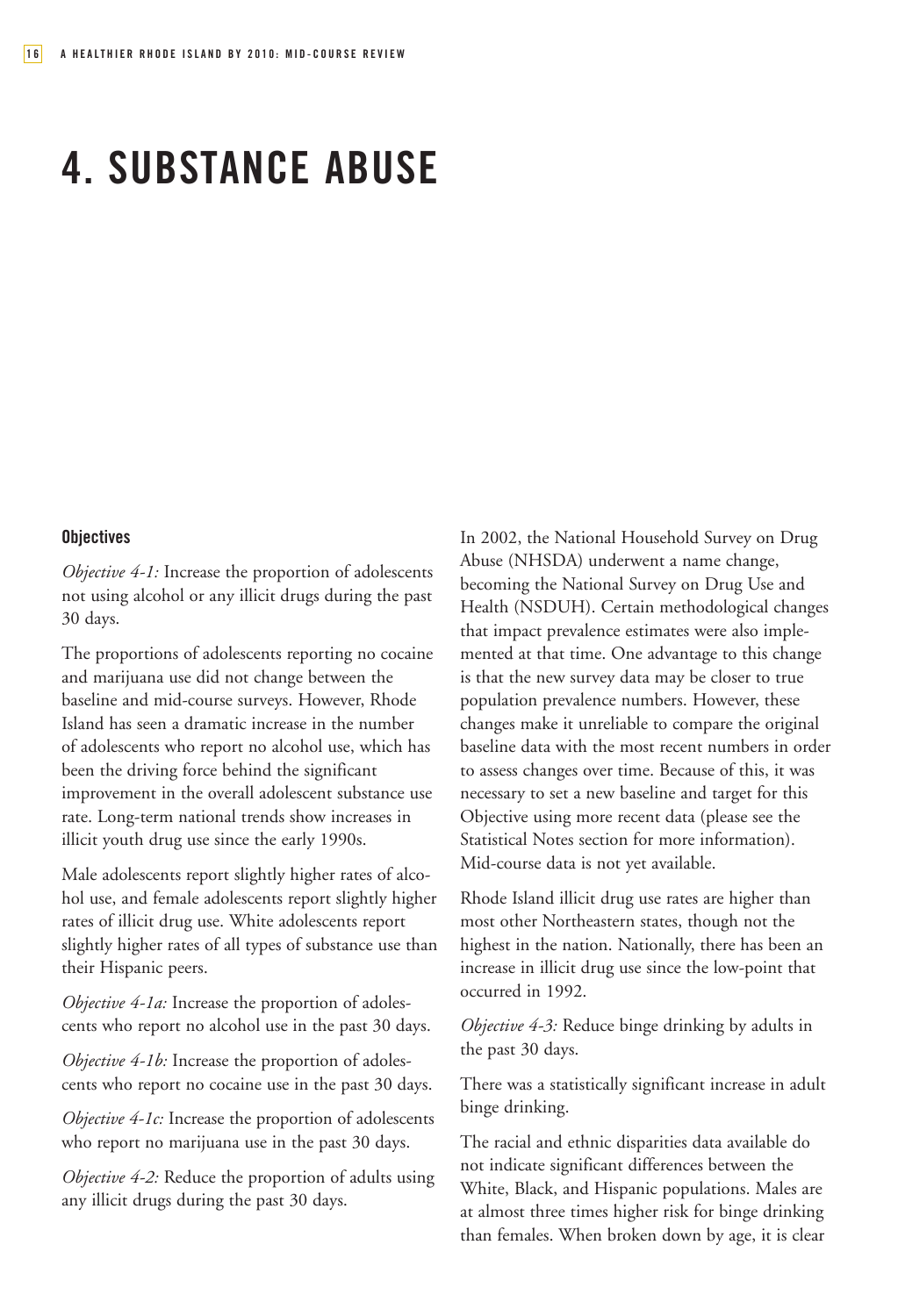

that the highest risk population is young adults ages 18-24, followed by adults ages 25-44. National data from the NSDUH show that the peak rate of binge drinking occurs at age 21.

Beginning in 2005, Healthy Rhode Island 2010 will be using the National Survey on Drug Use and Health (NSDUH) for estimates of binge drinking for better comparison against the national data for this objective.

#### **Meeting the Substance Abuse Challenge**

#### *Needle Exchange Program*

Rhode Island has seen a steady decline in HIV cases resulting from intravenous drug use since the early 1990's. This can be attributed to a number of factors, including education about safe needle use and the increased availability of clean needles and needle cleaning kits. Rhode Island has a needle exchange program known as ENCORE that was launched in 1995. Additionally, the Syringe Repeal Act passed in Rhode Island in 2002, which allows people to buy syringes at pharmacies without a prescription, has increased access to safe injection supplies.

### **SUBSTANCE ABUSE IN RHODE ISLAND**

| <b>BASELINE</b> |
|-----------------|

|  | MID-COURSE |  |  |  |
|--|------------|--|--|--|

■ **TARGET 2010**

**OBJECTIVE 4-1:** Increase the proportion of adolescents not using alcohol or any illicit drugs during then past 30 days.



*Data Sources: 1) YRBS 1997; 2) YRBS 2003*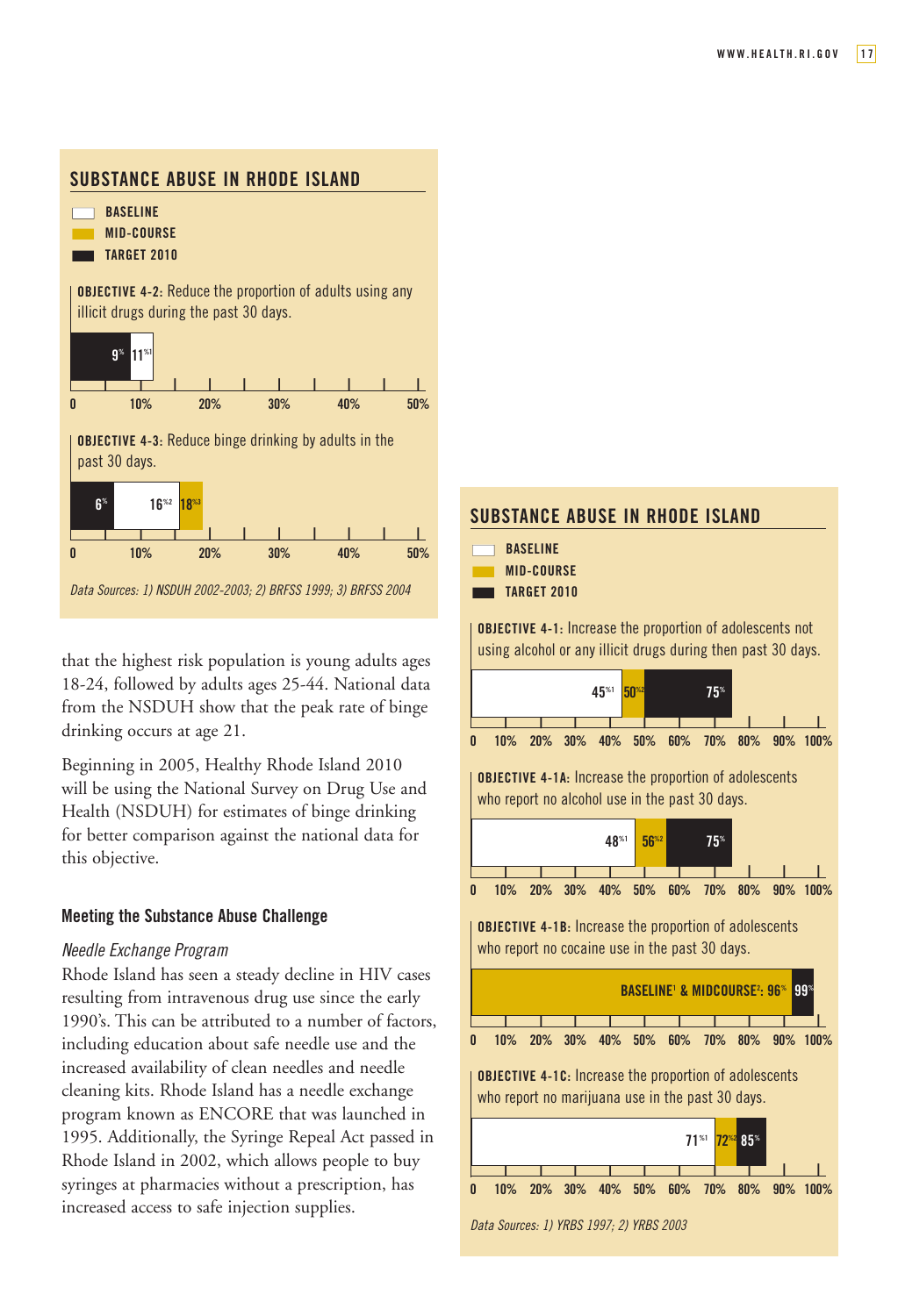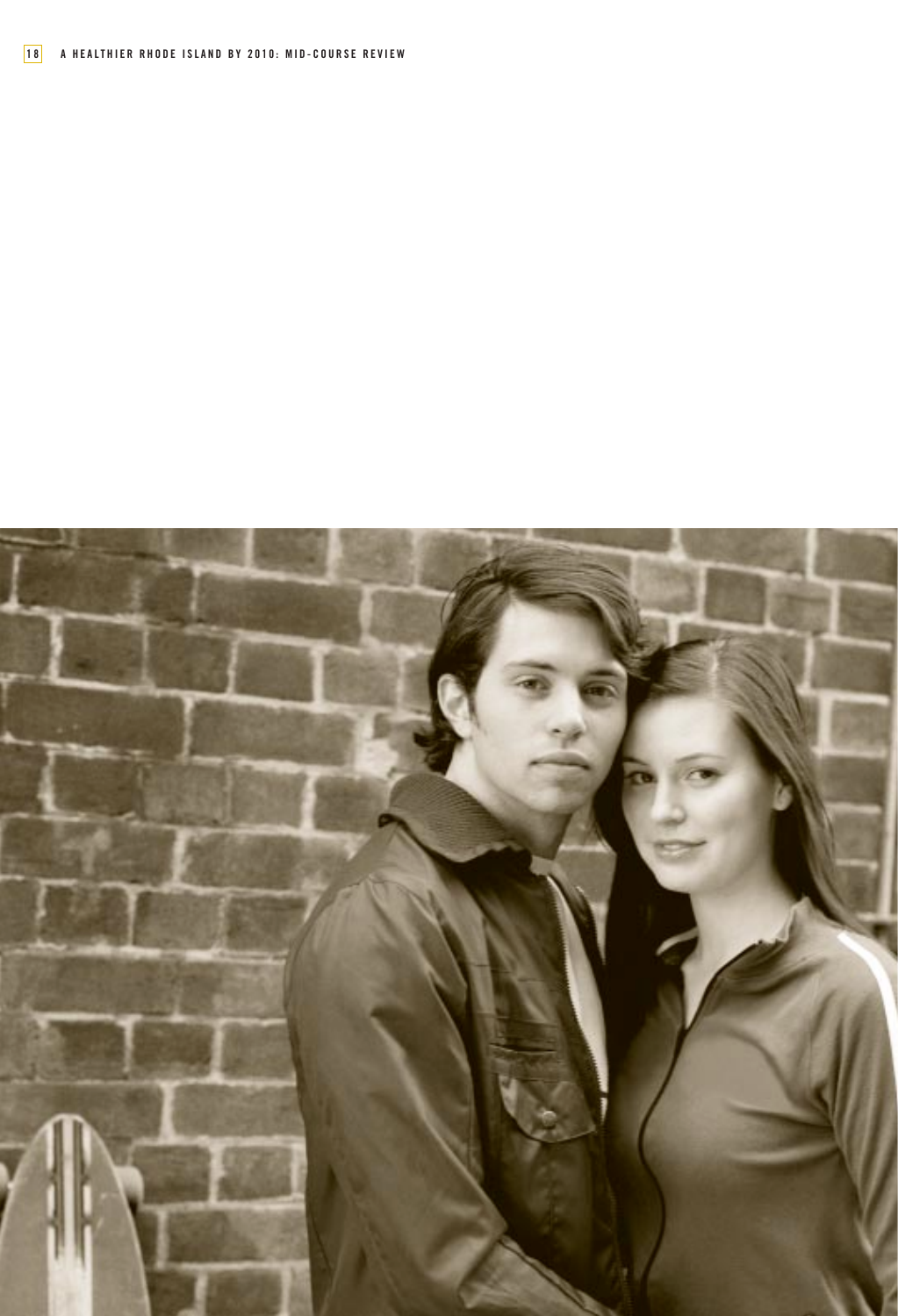## **5. RESPONSIBLE SEXUAL BEHAVIOR**

#### **Objectives**

*Objective 5-1:* Increase the proportion of adolescents who have never had sexual intercourse, have abstained from sexual intercourse in the past 3 months, or used condoms at last sexual intercourse.

There was a statistically significant increase in the percentage of adolescents practicing responsible sexual behavior. The greatest share of the increase resulted from more adolescent condom use. National rates of condom use have increased as well, surpassing the national 2010 targets. Rates of abstinence among Rhode Island adolescents did not change significantly.

Hispanic adolescents in Rhode Island were much less likely to report never having had sexual intercourse than their White peers. Hispanic adolescents were also somewhat less likely to report practicing responsible sexual behavior than their White counterparts. Overall, male adolescents were more likely than females to report practicing responsible sexual behavior.

*Objective 5-2:* Increase the proportion of unmarried sexually active persons who use condoms.

*Objective 5-2a:* Increase the proportion of unmarried sexually active adult females who use condoms.

*Objective 5-2b:* Increase the proportion of unmarried sexually active adult males who use condoms.

There was a small increase in the proportion of unmarried sexually active adult females and males between the ages of 18 and 44 reporting condom use at last sexual intercourse. National trends from the past decade also show increased condom use among at-risk populations.

Hispanic males were more likely to report condom use than White males. There were no significant differences between the rates of condom use for Hispanic and White women.

#### **Meeting the Responsible Sexual Behavior Challenge**

#### *YIA Program Highlight:*

Youth in Action (YIA) is a community-based organization located in Providence that is known for it's innovative youth-led programming and leadership development focus. Participants in YIA are mainly African-American and Hispanic adolescents from Providence, and are mostly from low- to moderateincome families. YIA runs a behavior-based individuallevel intervention program called Supporting Teens, Avoiding Risks (STAR) that has been effective in promoting responsible sexual behavior among its participants. Participants in STAR report increased intentions to use condoms and an increased ability to refuse unwanted sex.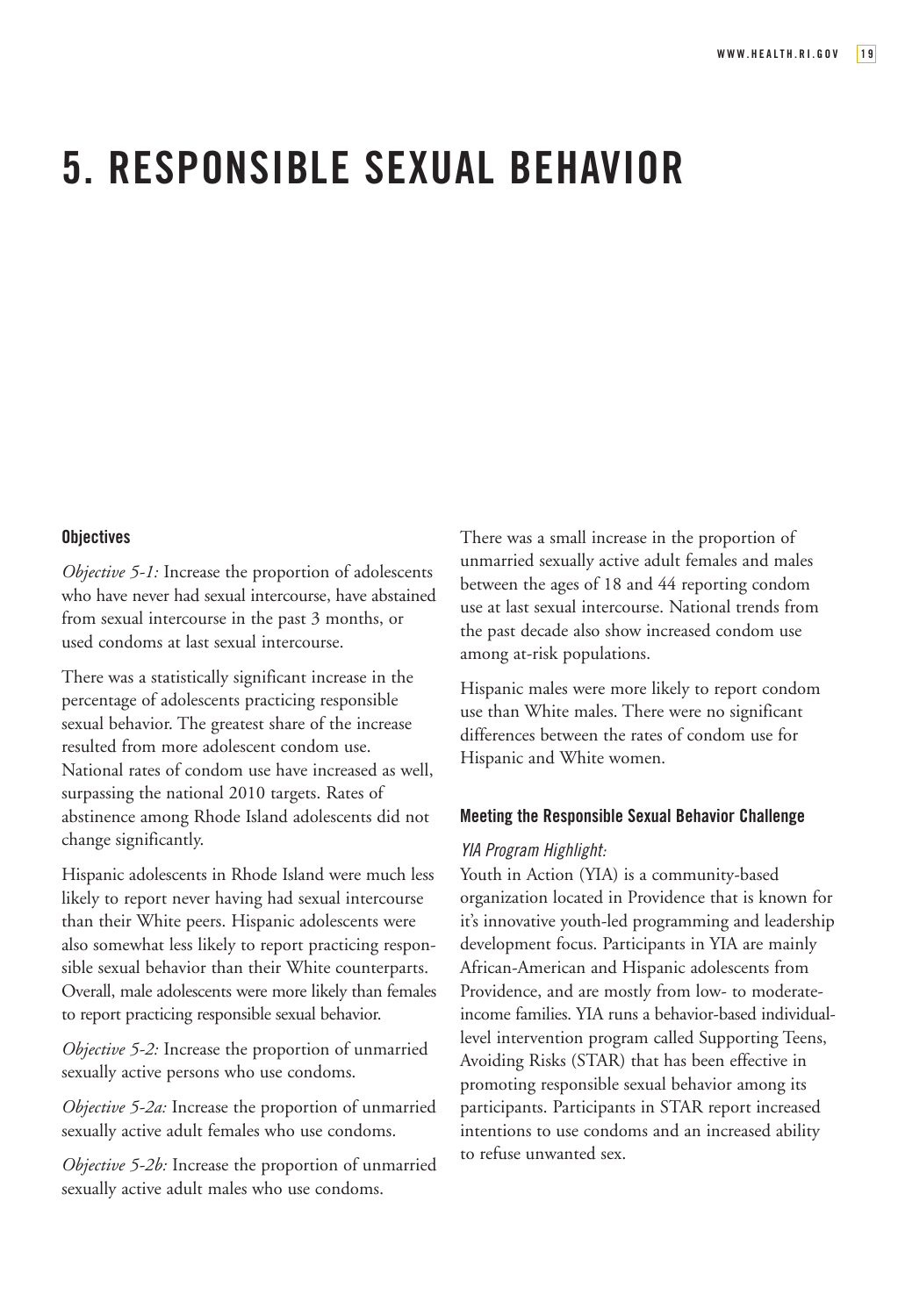### **RESPONSIBLE SEXUAL BEHAVIOR IN RI**

- **BASELINE**
- **MID-COURSE**
- **TARGET 2010**

**OBJECTIVE 5-1:** Increase the proportion of adolescents who have never had sexual intercourse, have abstained from sexual intercourse in the past 3 months, or used condoms at last sexual intercourse.



**A:** Never had sexual intercourse:

**57% 56%**

**B:** Had sexual intercourse but not during the last 3 months:

## **13% 12%**

**C:** Had sexual intercourse in the past three months and used a condom:

**19% 16%**

**D:** Had sexual intercourse in the past three months but did not use a condom.



*Data Sources: 1) YRBS 1997; 2) YRBS 2003*

### **RESPONSIBLE SEXUAL BEHAVIOR IN RI**

- **BASELINE**
	- **MID-COURSE**
- **TARGET 2010**

**OBJECTIVE 5-2A:** Increase the proportion of unmarried sexually active adult females who use condoms.



**OBJECTIVE 5-2B:** Increase the proportion of unmarried sexually active adult males who use condoms.



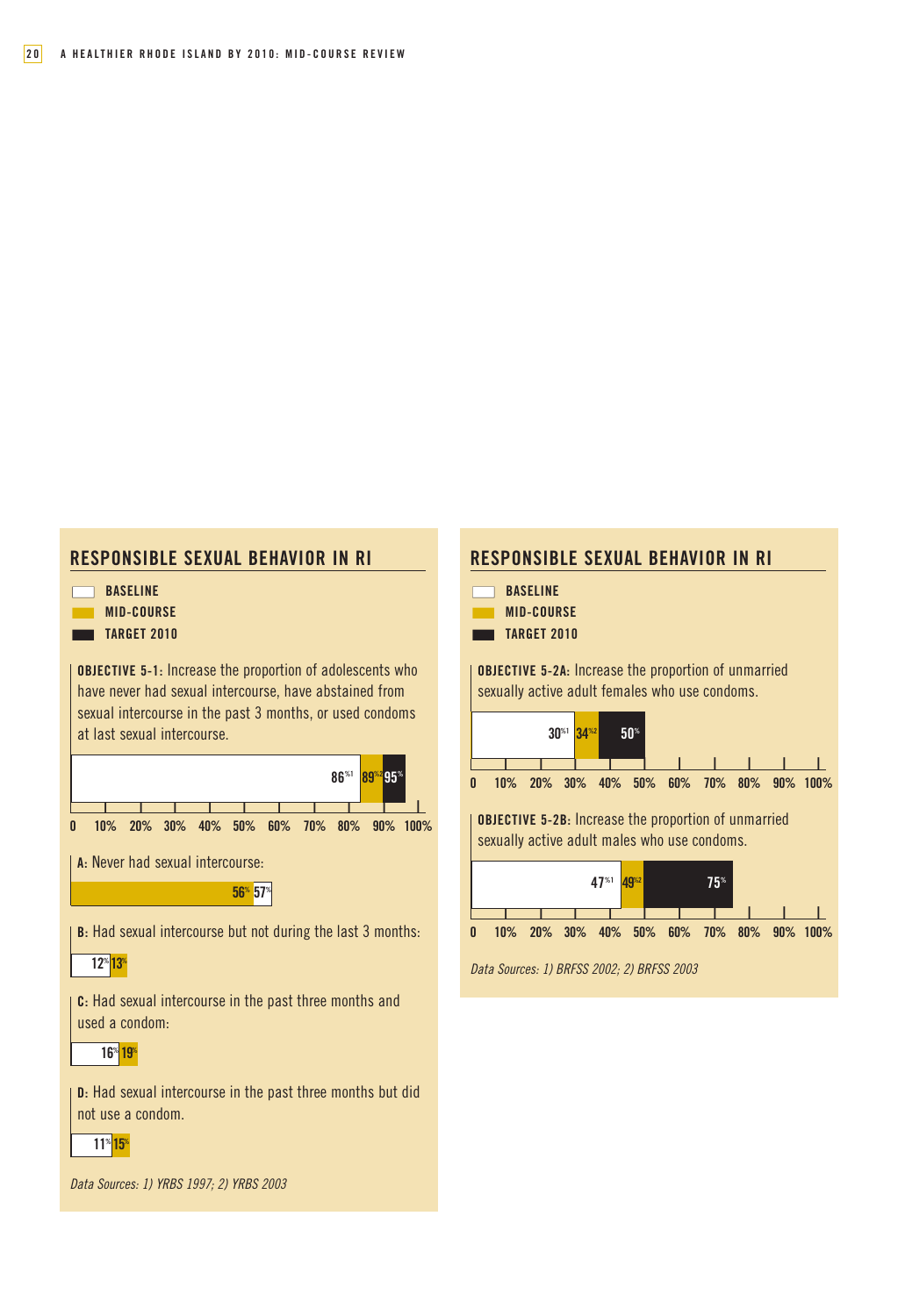## *Office of Minority Health and the Office of HIV & AIDS Minority Community Partnership*

The Rhode Island Department of Health Office of Minority Health, working in partnership with the Office of HIV & AIDS is coordinating a statewide response to the HIV/AIDS education and prevention needs of Native Americans, Asians, and incarcerated and newly-released women of color.

The overall goal(s) of the project is first developing an integrated community-based response to the HIV/AIDS crisis through community dialogue and interaction that reaches un-reached populations. Accomplishment of this goal through collaborations between the Office of Minority Health, Office of HIV/AIDS and community partners continues to improve access and refine programs to best serve our communities and assist in keeping effective HIV and AIDS education and information in Rhode Island communities that need it most.

#### *Women of Color in Prison and Newly Released*

(Project P.E.A.C.E.) provides peer education sessions to inmates on advanced skills building in the areas of HIV/AIDS transmission, domestic violence, Sexually Transmitted Infections, self-esteem, healthy relationships, negotiating, cultural competency, decision making and presentation skills for the women in prison. They also provide extensive services to women upon their release from incarceration

These same sessions and aftercare services are conducted with adolescent women in the Rhode Island Training School

#### *Narragansett Indian Tribe*

*and the Rhode Island Indian Council*

Group sessions are held with tribal and urban native youth, addressing such issues as HIV/AIDS, domestic violence, sexually transmitted infections, traditional morals and values, cultural preservation, and healthy lifestyles among Native youth. Additional workshops addressing problems such as infectious diseases focusing on HIV virus, substance abuse and domestic violence within the native community are ongoing.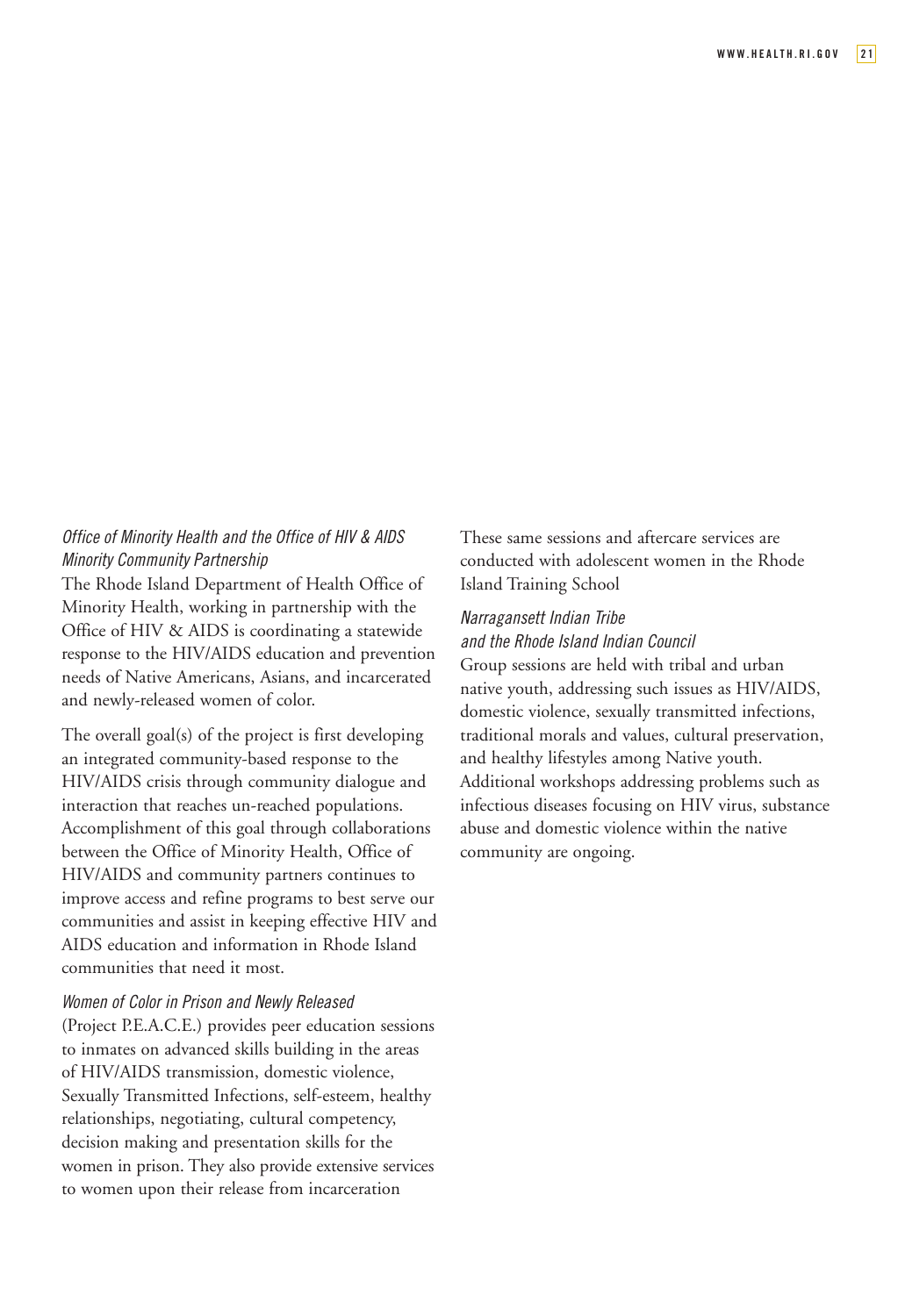## **6. MENTAL HEALTH**

#### **Objectives**

*Objective 6-1:* Increase the proportion of adults with recognized depression who receive treatment.

Mid-course data for this Objective was not available at the time of publication. Updated depression data will be available in 2007.

*Objective 6-2:* Reduce the suicide rate.

The suicide rate in Rhode Island has decreased somewhat since the baseline. The national suicide rate has seen little change since the beginning of Healthy People 2010. In Rhode Island and the nation, males are about 4 times more likely to commit suicide than females. While racial and ethnic disparities data for Rhode Island is not reliable for this Objective, on a national level the suicide rate among Whites is higher than among any other racial group, followed by that of Native Americans.

#### **Meeting the Mental Health Challenge**

*"Mental Health Check-up" for Suicide Prevention*  The Providence Center has been selected by Columbia University as the state's first site to implement the Columbia University TeenScreen Program (TeenScreen). TeenScreen is a voluntary "mental health check up" designed to identify potential emotional problems in high-school students. The goal of the program is to help teens and their parents' spot problems that can lead to academic trouble, drug use, violence and suicide.

The screening does not diagnose students with any particular problem; it simply identifies signs

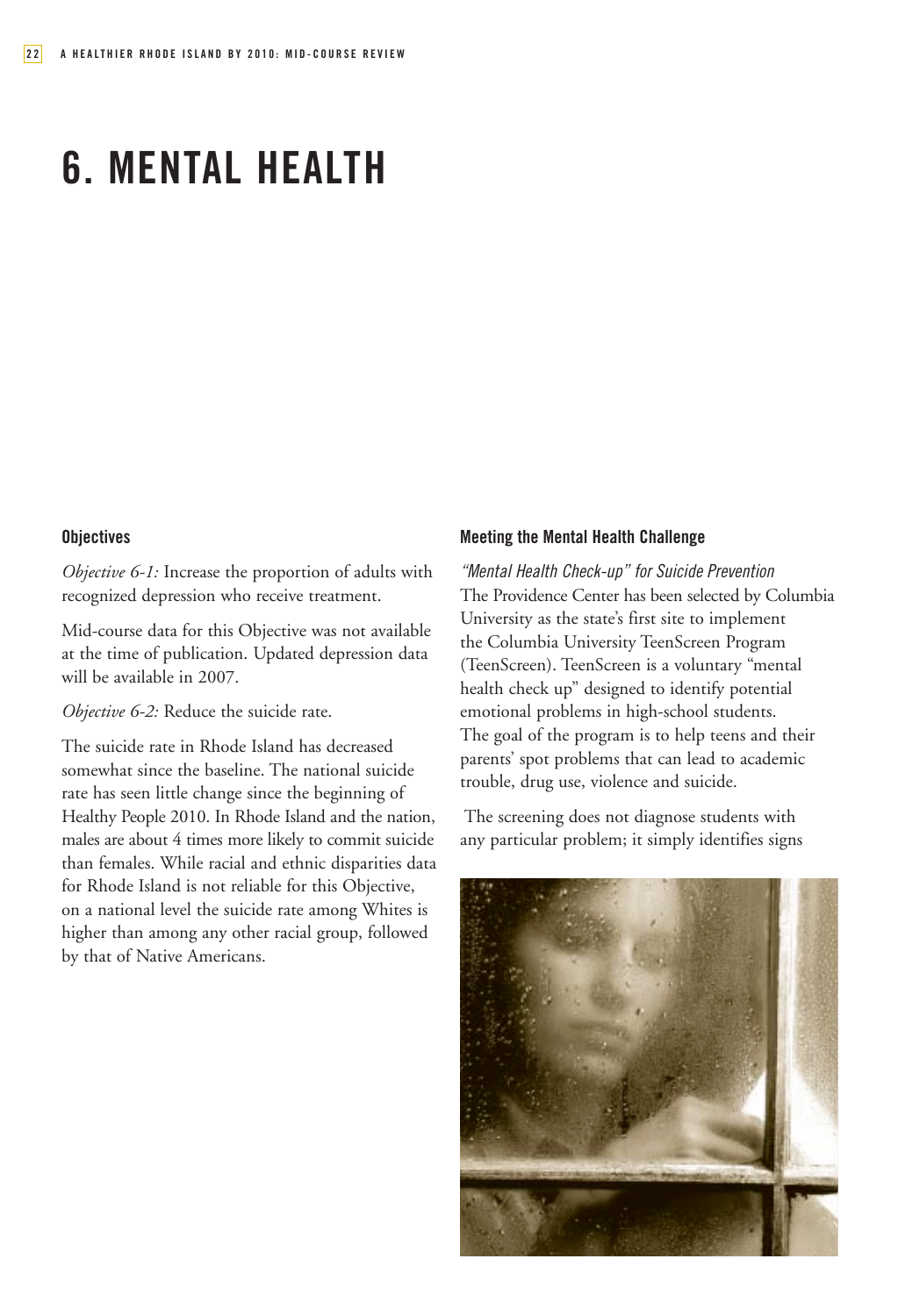

## **MENTAL HEALTH IN RHODE ISLAND**

| I I | <b>BASELINE</b>                                  |
|-----|--------------------------------------------------|
|     | <b>MID-COURSE</b>                                |
|     | <b>TARGET 2010</b>                               |
|     | <b>I OBJECTIVE 6-2:</b> Reduce the suicide rate. |
|     |                                                  |

|   |                                                                    | 4/100.000 |   |   |  | 8/100,000 10/100,000 |  |
|---|--------------------------------------------------------------------|-----------|---|---|--|----------------------|--|
| n |                                                                    |           | 5 | 6 |  |                      |  |
|   | Data Sources: 1) NVSS, CDC, NCHS 1999; 2) WISQARS, NCIPC, CDC 2002 |           |   |   |  |                      |  |

that a teen may be at risk for depression or another mental health problem. Identification of a mental health problem at an early stage provides a better opportunity for intervention and remediation.

*A Partnership that Honors the Body/Mind Connection* Three years ago, The Providence Center and the Providence Community Health Centers, which provide medical care to low-income and medically underserved adults and children, teamed up to implement a grant that funded Providence Center services at one of the health center's locations. Each week psychiatrists and social workers from The Providence Center visited the health center to see patients – regardless of their insurance status – and to consult with physicians.

After the grant ran out, Neighborhood Health Plan of Rhode Island (NHPRI), which provides managed health care services to Rhode Islanders covered by the state's RIte Care health plan, stepped in early in 2004 to continue funding The Providence Center's care of NHPRI members onsite at the health center. While The Providence Center must serve uninsured patients at is own location, a significant number of RIte Care members still can access mental health services in the familiar surroundings of their health center.

The beauty of making a connection between primary and mental healthcare providers is most evident in patient care. Today, at PCHC's Central Street and Onleyville sites- health center physicians can be seen conferring with Providence Center psychiatrists on the proper dosing of psychotropic medications, and patients can receive guidance and support for their mental health conditions from specialized mental health professionals.

Planning is currently underway to expand the project, making it possible for more health center patients to receive head-to-toe coordinated care under one roof.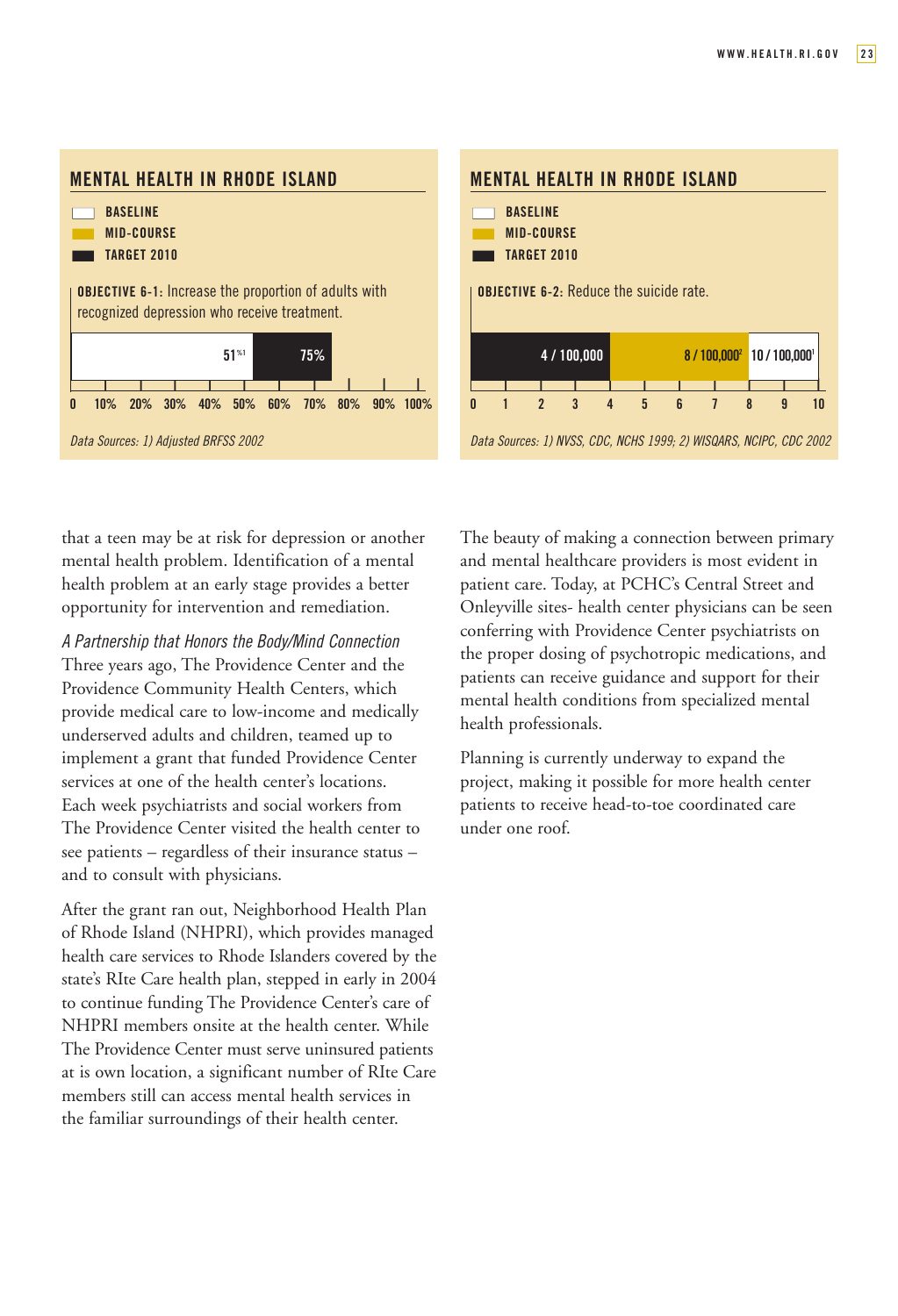## **7. INJURY AND VIOLENCE**

#### **Objectives**

*Objective 7-1:* Reduce deaths caused by motor vehicle crashes.

Rhode Island is making headway in reducing motor vehicle deaths. This improvement is particularly noteworthy in light of the fact that motor vehicle crash deaths have been increasing on a national level.

While the racial and ethnic disparities data is unreliable, there is some evidence that Black (non-Hispanic) Rhode Islanders are more likely to die in motor vehicle crashes. Rhode Island males are over two times more likely to die in motor vehicle crashes than females.

*Objective 7-2:* Reduce homicides.

The number of homicides in Rhode Island has increased since the baseline, which is consistent with the national trend for homicide rates.

Homicide disparities data tell an upsetting story. Blacks (non-Hispanic) are about eight times more likely to die due to a homicide than non-Hispanic Whites are. No progress has been made in decreasing this disparity since the baseline. New data shows that Hispanics are over four times more likely to die from a homicide than non-Hispanic Whites. Males are three times as likely to die from a homicide as females.

#### **Meeting the Injury and Violence Challenge**

#### *Homicide Prevention*

In June of 2005, Rhode Island became the 41st state to pass legislation to protect domestic violence victims from abusers with guns. The Homicide Prevention Legislation gives judges the power to remove firearms from domestic violence abusers who have permanent restraining orders against them. Data show that domestic assault victims living with abusers who own guns are more likely to be a victim of domestic violence homicide. Other states that have passed similar legislations have seen a significant reduction in the number of intimate partner homicides. This legislation was passed in large part due to the efforts of the Rhode Island Coalition Against Domestic Violence. The Coalition's lobbying efforts were part of an overarching seven-point state plan to improve victim safety and batterer accountability.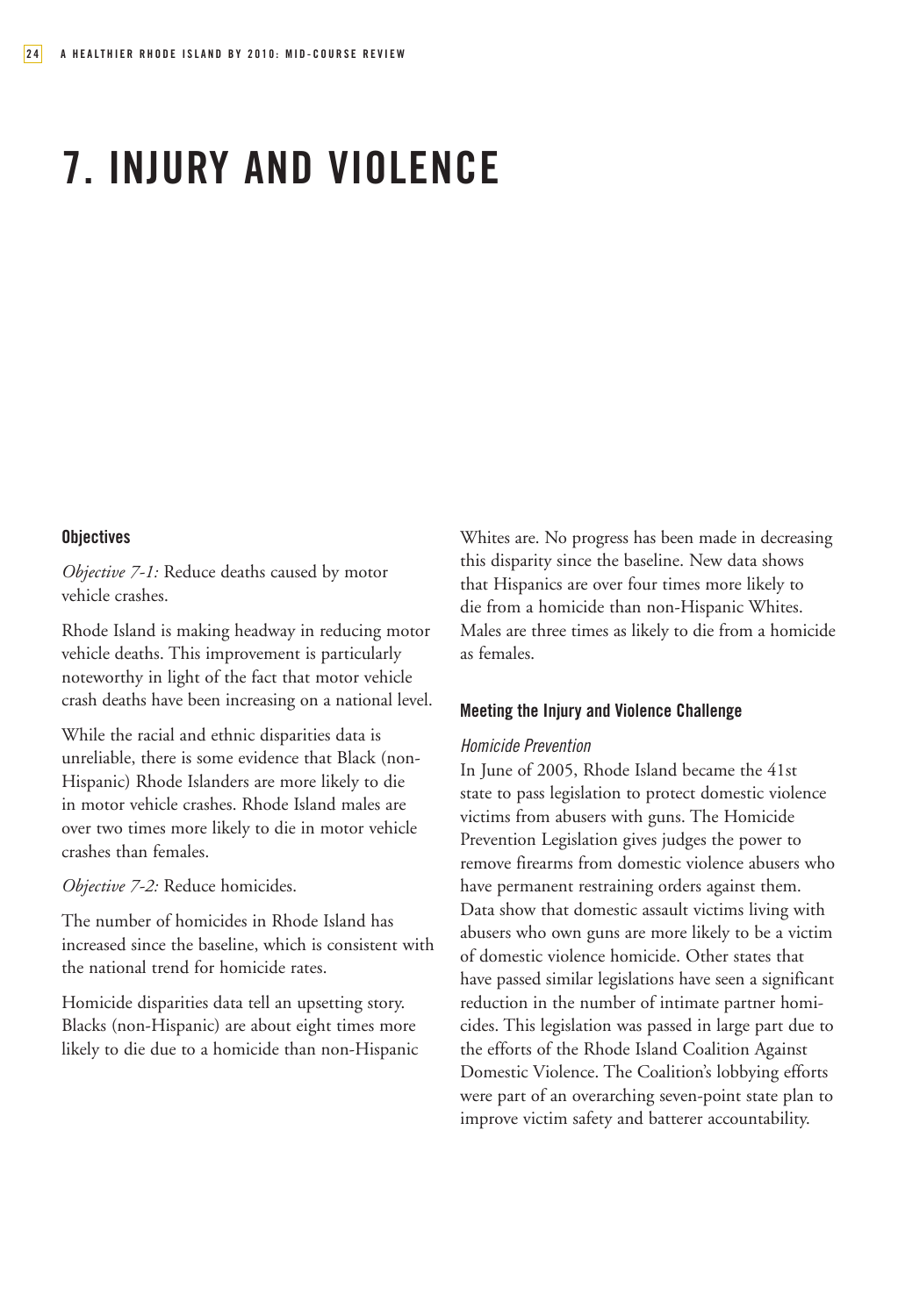

#### *Highway Safety Legislation*

The Motor Vehicles/Transportation/Injury Prevention sub-committee of the Rhode Island Injury Community Planning group, working with the Rhode Island General Assembly during the 2005 legislative session, succeeded in passing two important pieces of legislation related to highway safety.

The first is an enhancement to the state's graduated driver licensing program. The legislation limits the number of passengers allowed in cars driven by novice drivers with provisional licenses. During the 12 months of a provisional license, no more than one passenger younger than age 21 is allowed in the vehicle, except for immediate family and household members.

Second, statutory protection is now provided to tow trucks, transportation vehicles (flatbeds), and roadside assistance vehicles displaying flashing amber lights while assisting a disabled motor vehicle. It extends the present law on conditions requiring reduced speed and provides a fine for violators.

## **INJURY AND VIOLENCE IN RHODE ISLAND**

| <b>BASELINE</b> |
|-----------------|

- **MID-COURSE**
- **TARGET 2010**





## **INJURY AND VIOLENCE IN RHODE ISLAND**

- **BASELINE**
- **MID-COURSE**
- **TARGET 2010**

**OBJECTIVE 7-2:** Reduce homicides.



*Data Sources: 1) NVSS, CDC, NCHS 1996-1998; 2) WISQARS, NCIPC, CDC 2000-2002*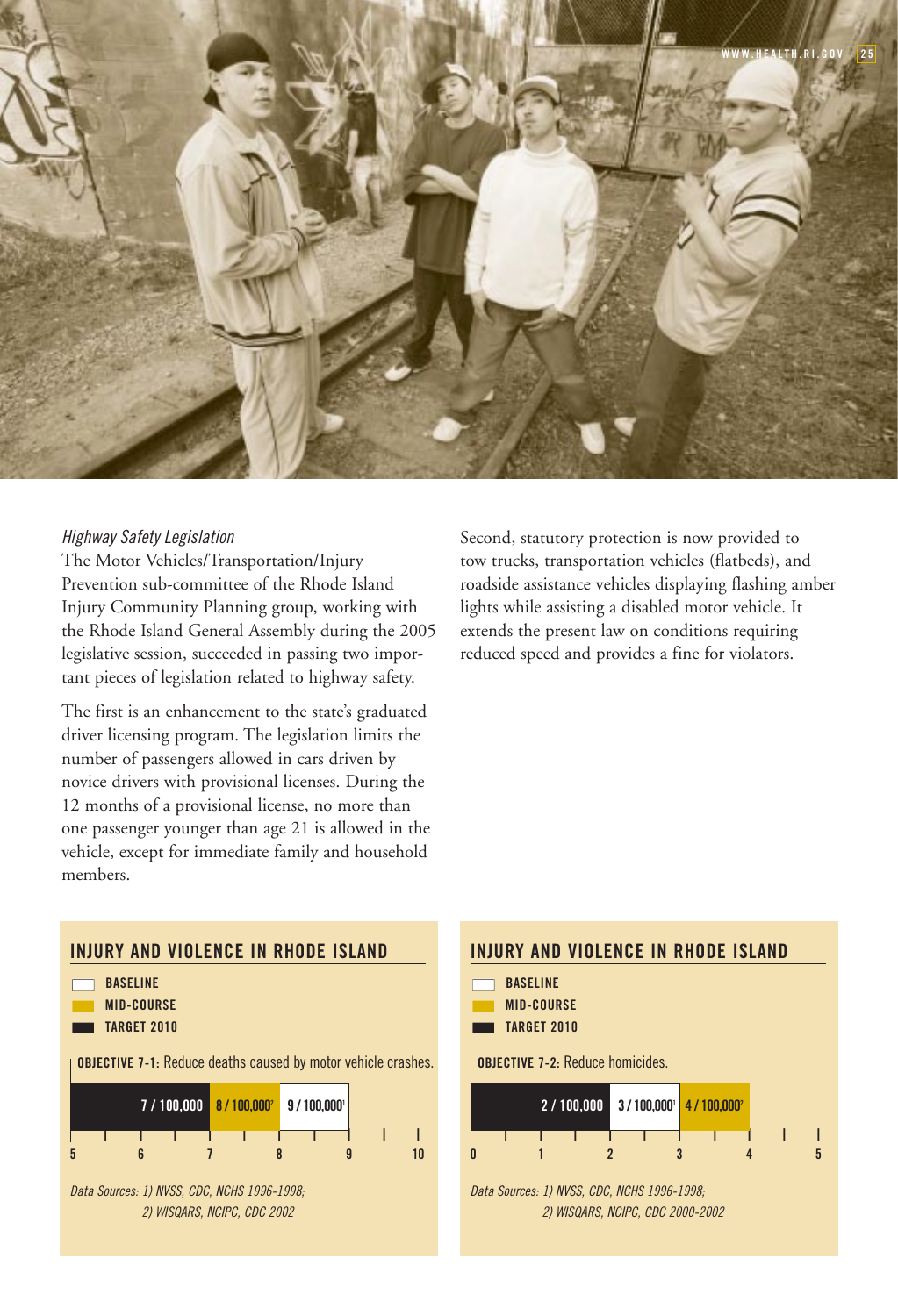## **8. ENVIRONMENTAL QUALITY**

#### **Objectives**

*Objective 8-1:* Reduce the proportion of persons exposed to air that does not meet the U.S. Environmental Protection Agency's health-based standards for ozone.

Rhode Island's ozone levels are heavily affected by pollution in other states, and it is in part because of this that little progress has been made in reducing the number of ozone exceedence days and therefore ozone exposure within Rhode Island. National trends show a slow decrease in the number of people living in ozone exposure areas. Unfortunately, all of Rhode Island is still affected. Because of how difficult it is to control ozone levels, the Rhode Island Department of Environmental Management has created a system to mitigate the impact of ozone—providing Rhode Islanders with warnings and services (such as free RIPTA bus service on days when there is a high ozone alert).

*New Objective 8-2:* Reduce the proportion of nonsmokers exposed to environmental tobacco smoke.

*[Proxy Objective: To reduce the proportion of households where smoking is permitted inside the house or inside the car all or most of the time. Data include households reporting regular smoking in the house or apartment, regular smoking in the vehicle (for households with children under the age of 18), and those that have no rules prohibiting smoking in the house or car.]*

This data shows a significant change. There was a decrease in the proportion of households where smoking occurs and is permitted. \*See statistical notes section.

*Objective 8-3:* Eliminate elevated blood lead levels in children.

The data system tracking childhood lead poisoning has been significantly improved since the baseline, leading to different lead poisoning prevalence estimates in the current document than the original Plan for Action. These changes made it difficult to compare the original baseline data with the available mid-course data, necessitating the use of a new baseline for this Objective.

Following national trends, Rhode Island has made great strides in reducing childhood lead poisoning. Minority disparities data are not available for childhood lead poisoning, as approximately 65% of ethnicity data and 40% of race data are missing from laboratory collection forms each year. There is a small gender difference in lead poisoning that is consistent in the baseline and the mid-course data—boys under the age of 6 have slightly higher rates of elevated blood lead levels than girls.

*Objective 8-4:* Increase the proportion of persons served by community water systems who receive a supply of drinking water that meets the regulations of the Safe Drinking Water Act.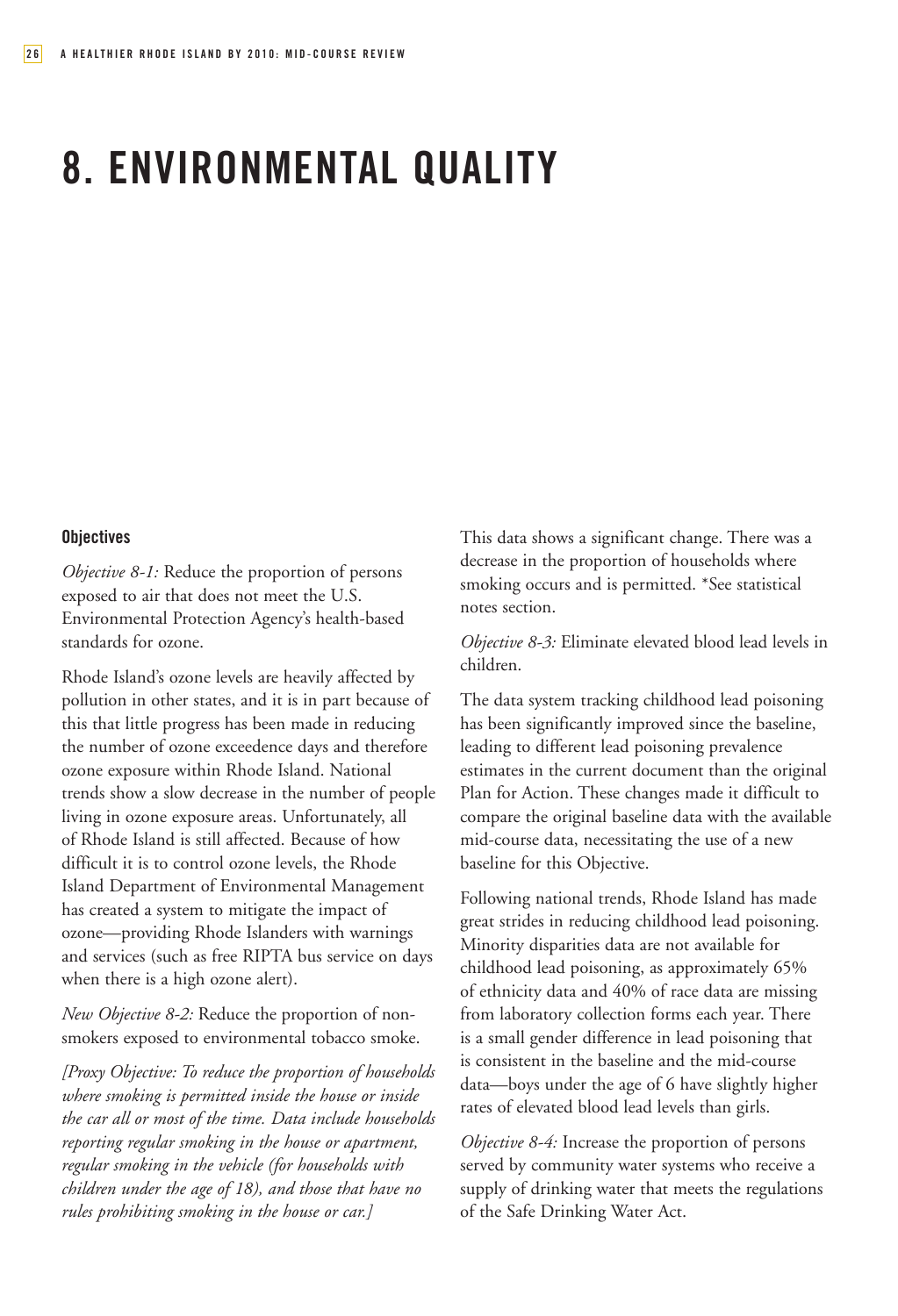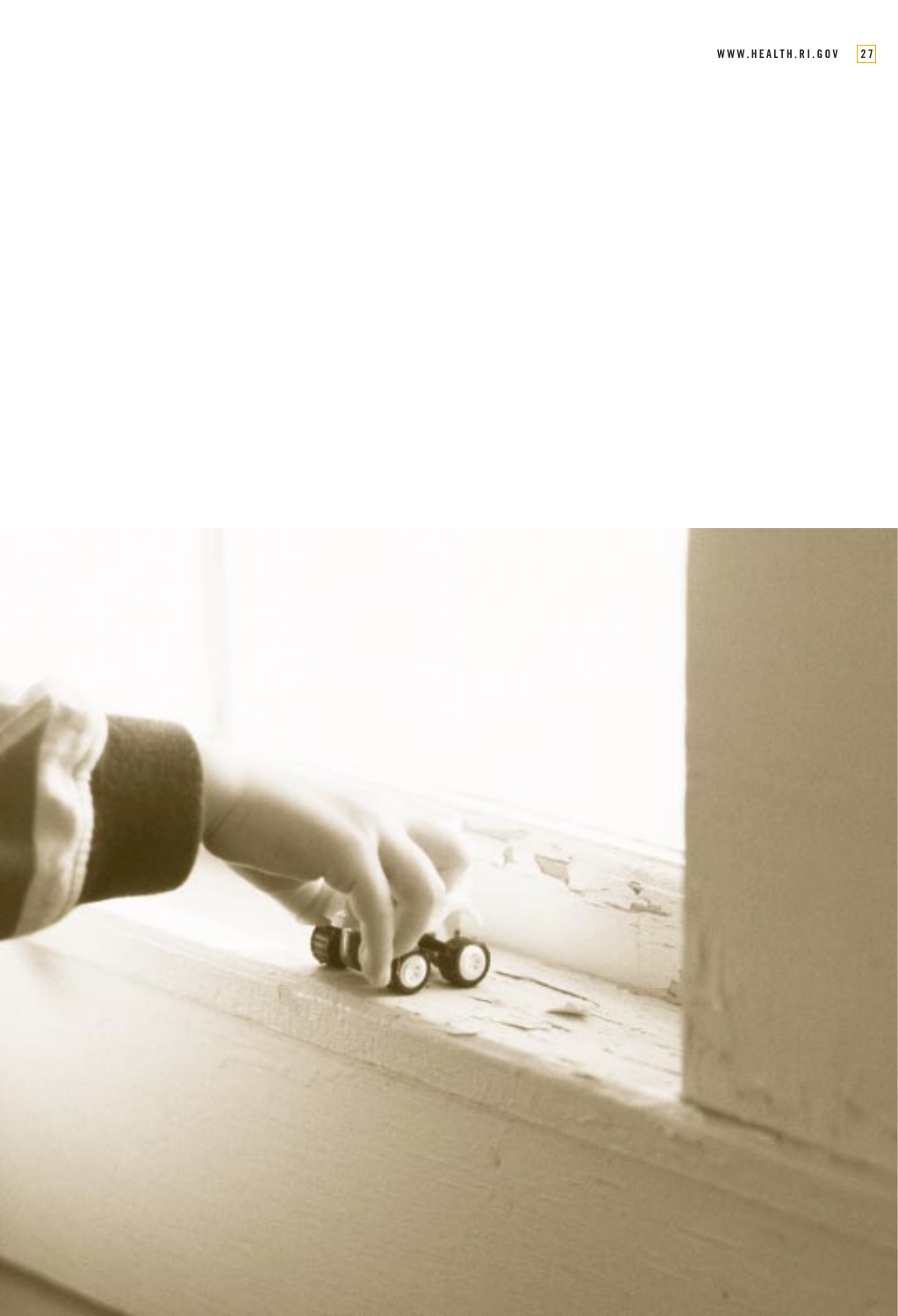

While the mid-course data show backsliding for the water quality objective, it is not a permanent problem. There were a larger number of water quality problems in 2004 than is usual, leading to an anomaly in the state trend.

*Objective 8-5:* Increase the proportion of persons who live in homes tested for Radon concentrations.

Rhode Island is making steady progress towards the target for the radon Objective, increasing the number of homes in the state that have ever been tested by certified radon measurement businesses.

*Objective 8-6:* Reduce infections caused by key foodborne pathogens.

*Objective 8-6a:* Reduce infections caused by key foodborne pathogens: Campylobacter species.

*Objective 8-6b:* Reduce infections caused by key foodborne pathogens: Salmonella species.

Rhode Island has seen improvements in food borne illness rates resulting from the salmonella and campylobacter pathogens. Improvements in the field of food safety can be seen on a national level as well.

### **ENVIRONMENTAL QUALITY IN RHODE ISLAND**

| 1. H | <b>BASELINE</b>   |
|------|-------------------|
|      | <b>MID-COURSE</b> |
|      | TARGET 2010       |

**8-3 LEAD POISONING:** Eliminate elevated blood lead levels in children.



#### **Meeting the Environmental Quality Challenge**

*Childhood Lead Poisoning Prevention Program* Created in 1976, the Rhode Island Childhood Lead Poisoning Prevention Program (CLPPP) coordinates the efforts within the Health Department to implement and enforce the state's lead poisoning prevention statute and regulations. This program has seen a tremendous decrease in blood lead levels in Rhode Island children over the past ten years, in large part due to the comprehensive and multi-level nature of the initiative. The RI CLPPP's responsibilities include: screening and surveillance, environmental inspection and enforcement, case management, and public education and outreach.

In Rhode Island, all public and private kindergartens, preschools, early childhood education programs, and other child care facilities require proof of a blood lead screening at the time of initial enrollment for any child under 6 years of age. All health insurers in the state, including Medicaid and RIte Care, are required to pay for blood lead screenings. Both of these state regulations have contributed to the increase in testing rates and to the success Rhode Island has seen in combating childhood lead poisoning.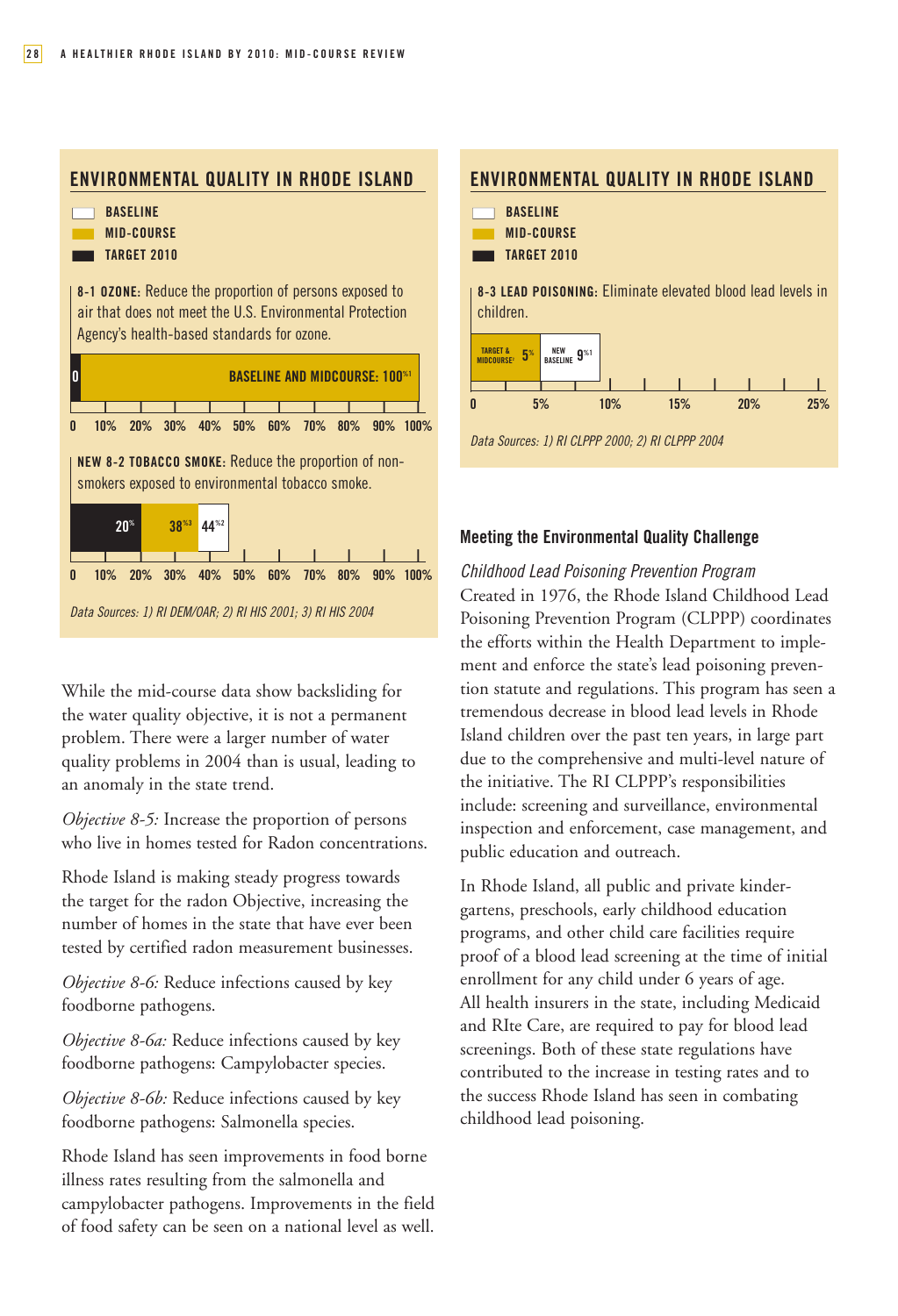## **ENVIRONMENTAL QUALITY IN RHODE ISLAND**



- **MID-COURSE**
- **TARGET 2010**

**8-4 WATER:** Increase the proportion of persons served by community water systems who receive a supply of drinking water that meets the regulations of the Safe Drinking Water Act.



One of the most important and recent steps forward was the passage of the Lead Hazard Mitigation Law, which took effect on November 1, 2005. The Law sets minimum standards for the care and maintenance of rental housing built before 1978 that will help to keep properties safe and healthy for all residents and will improve the overall housing stock in Rhode Island. The RI CLPPP has been working closely with the Housing Resources Commission to design the classes rental property owners are required to take under the new Law. These classes are offered throughout the state in English and Spanish. Through a partnership with the Socio-Economic Development Center for Southeast Asians (SEDC), classes will be offered in Khmer and Laotian as well.

In order to comply with the requirements of the Lead Hazard Mitigation Law and to provide all Rhode Islanders with improved access to information about the quality of housing units across the state, the Department of Health publishes lists of rental properties that pose lead poisoning risks. The public lists can be found on the HEALTH website at www.health.ri.gov/lead.

### **ENVIRONMENTAL QUALITY IN RHODE ISLAND**

| <b>The Contract State</b> | <b>BASELINE</b> |
|---------------------------|-----------------|
|                           | MID-COURSE      |

- 
- **TARGET 2010**

**8-5 RADON:** Increase the proportion of persons who live in homes tested for Radon concentrations.



*Data Sources: 1) RI Radon Test Database 1994-2000; 2) RI Radon Test Database 1994-2003*

### **ENVIRONMENTAL QUALITY IN RHODE ISLAND**

- **BASELINE**
- **MID-COURSE**
- **TARGET 2010**

**8-6A CAMPYLOBACTER:** Reduce infections caused by key foodborne pathogens: Campylobacter species.



**8-6B SALMONELLA:** Reduce infections caused by key foodborne pathogens: Salmonella species.



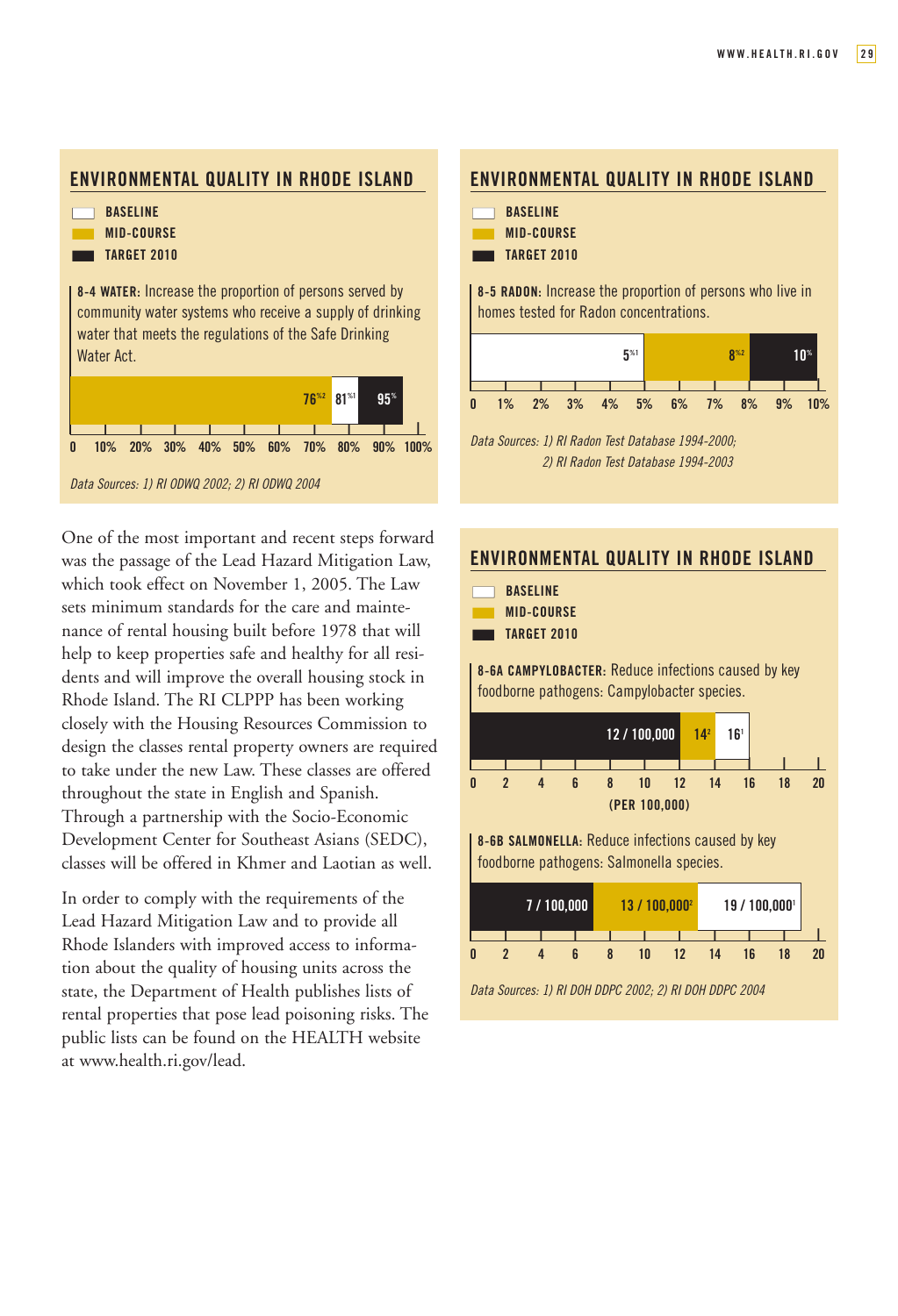## **9. IMMUNIZATION** IMMUNIZATION IN RHODE ISLAND

| 1. H | <b>BASELINE</b>   |
|------|-------------------|
|      | <b>MID-COURSE</b> |
|      | TARGET 2010       |

**OBJECTIVE 9-1:** Increase the proportion of young children who receive all vaccines that have been recommended for universal administration for at least 5 years.



*Data Sources: 1) NIS, NCHS, NIP, CDC 2000; 2) NIS 3rd Q 2003, 2nd Q 2004*

#### **Objectives**

*Objective 9-1:* Increase the proportion of young children who receive all vaccines that have been recommended for universal administration for at least 5 years.

Every year, Rhode Island children get closer to the 2010 target of 100% immunization levels. National childhood immunizations rates have also been rapidly increasing in the past few years.

White children have slightly higher immunization rates than their Hispanic peers.

*Objective 9-2:* Increase the proportion of adults who are vaccinated annually against influenza and ever vaccinated against pneumococcal disease.

*Objective 9-2a:* Increase the proportion of adults aged 65 years and older who are vaccinated annually against influenza.

Annual rates of flu vaccination for Rhode Islanders who are 65 years old or older have not changed since baseline. Vaccination rates for Whites in Rhode Island have been slightly higher than those of Hispanics in the past few years.

*Objective 9-2b:* Increase the proportion of adults aged 65 years and older who have ever been vaccinated against pneumococcal disease.

Rhode Island has seen great progress in the last half-decade in improving pneumonia vaccination levels among adults aged 65 years and older. This is consistent with improvements seen on a national level. Females in Rhode Island are more likely to have received a pneumonia vaccination than males.

#### **Meeting the Immunization Challenge**

#### *Vaccinate Before You Graduate:*

Vaccinate Before You Graduate (VBYG) is a program that offers free vaccinations through RI's Vaccine for Children Program to all high school seniors in Rhode Island. The program offers adolescents a chance to "catch up" if they are missing any recommended vaccinations. The program targets mainly seniors in high school up to the age of 18 who are still eligible for free vaccinations. Many of these students need proof of vaccination for college or work the year after graduation (particularly meningococcal and Hepatitis B vaccinations).

VBYG has been in action for 4 years and has been very successful. In the 2003-2004 school year, VBYG worked in 53 schools and close to 1,500 students received vaccinations. 61 schools have participated since the beginning and the program has recently been renewed for another 4 years.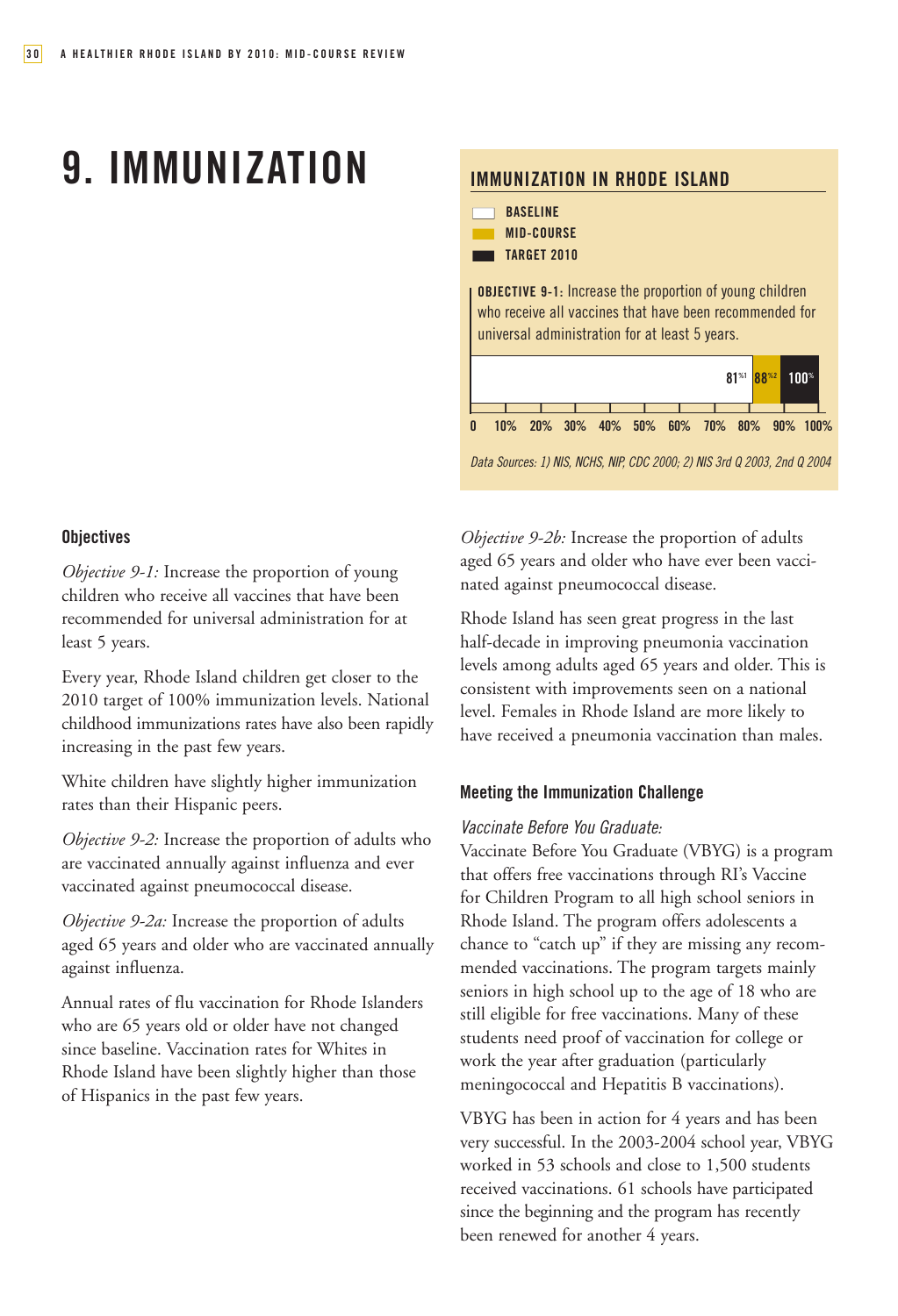

In 2003, VBYG was highlighted at the National Immunization Conference and has been adopted as a model for programs around the country.

#### *The Ocean State Immunization Coalition*

The Ocean State Immunization Coalition works to improve vaccination rates in Rhode Island through many innovative initiatives.

The Coalition manages a Purchasing Cooperative, through which health care providers throughout the state can order the vaccines they need, giving the providers more price-negotiating power. The Cooperative has grown from 4 participating providers in 2002/2003 to over 50 in 2004/2005. The Cooperative has saved providers about \$1,000,000 in 2004/2005 alone.

The Coalition also organizes Reimbursement Workshops that bring the 5 main insurers in Rhode Island together with health care providers from all over the state. The goal of the workshops is to streamline the reimbursement process, encouraging higher rates of vaccination provision.

Additionally, the Coalition creates and distributes Provider Tool Kits. These kits contain 4 sections: influenza vaccines, pneumococcal vaccines, general vaccine storage and handling, and a sample of all of the Coalition's educational materials. Most of these materials are available in Spanish and Portuguese (plus a few in Laotian/Cambodian) and can be ordered in bulk free of charge.

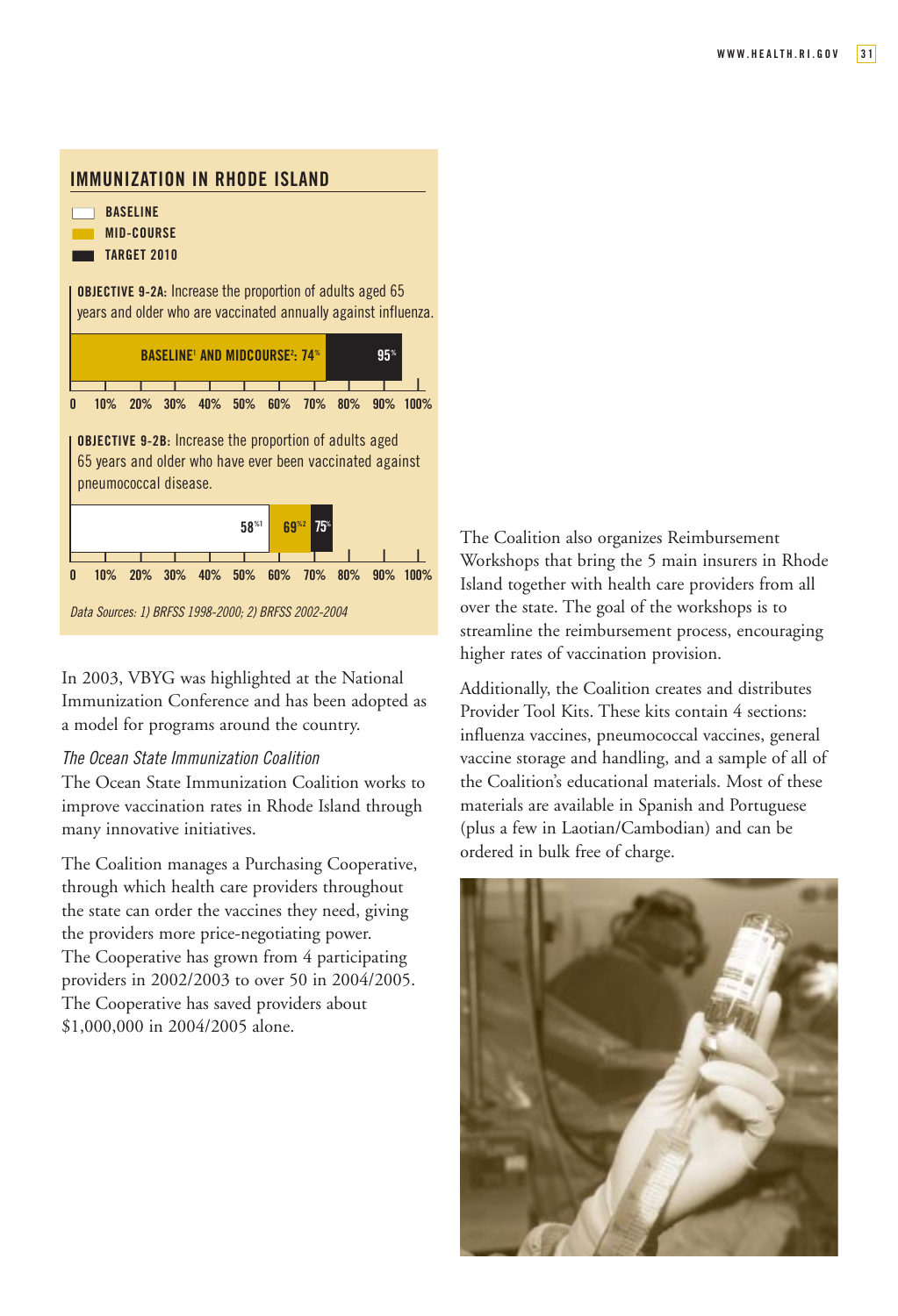## **10. ACCESS TO HEALTH CARE**

#### **Objectives**

*Objective 10-1:* Increase the proportion of persons with health insurance.

Rates of health insurance in Rhode Island have decreased marginally since baseline. Nationally, there has been minimal progress in improving health insurance rates.

Hispanics, Blacks and Asian/Pacific Islanders in Rhode Island have lower rates of insurance coverage than Whites. Women have higher rates of coverage than men. Changes from baseline to mid-course for minority populations could not be reliable evaluated due to small sample sizes in each of the population groups.

*Objective 10-2:* Increase the proportion of persons who have a specific source of ongoing care.

Mid-course data for this Objective was not available at the time of publication. Updated ongoing care data will be available in 2007.

New disparities data for this Objective have recently become available from the 2000 and 2001 BRFSS. The data shows that Whites are more likely than Blacks and much more likely than Hispanics to have a specific source of ongoing care. Also, the proportion of females who have a specific source of ongoing care in Rhode Island is 10% higher than the proportion of males who do.

*Objective 10-3:* Increase the proportion of pregnant women who receive early and adequate prenatal care.

There has been no change in levels of first trimester prenatal care in Rhode Island since the baseline. Nationally, the levels of first trimester prenatal care have also shown little change in recent years.

All ethnic and racial minority groups have lower levels of prenatal care than Whites, though Blacks and Native Americans have the lowest levels.

#### **Meeting the Access to Health Care Challenge**

#### *The Family Outreach Program*

The Family Outreach Program run by the Division of Family Health at HEALTH, and partially funded by the Rhode Island Department of Human Services, is a home-visiting program for expecting and new parents. Families that are identified as riskpositive or risk-suspect are offered home visits from the Outreach clinical team, which is made up of nurses, social workers and paraprofessionals from the local community. During these visits, the outreach team does basic parenting education and assessments of family resources and needs, leading to referrals to any needed services or agencies. Families in need of health insurance or with any other access to care barriers are aided in receiving the necessary services. The program is currently in the process of increasing the prenatal component, as research has shown early interventions to be very effective.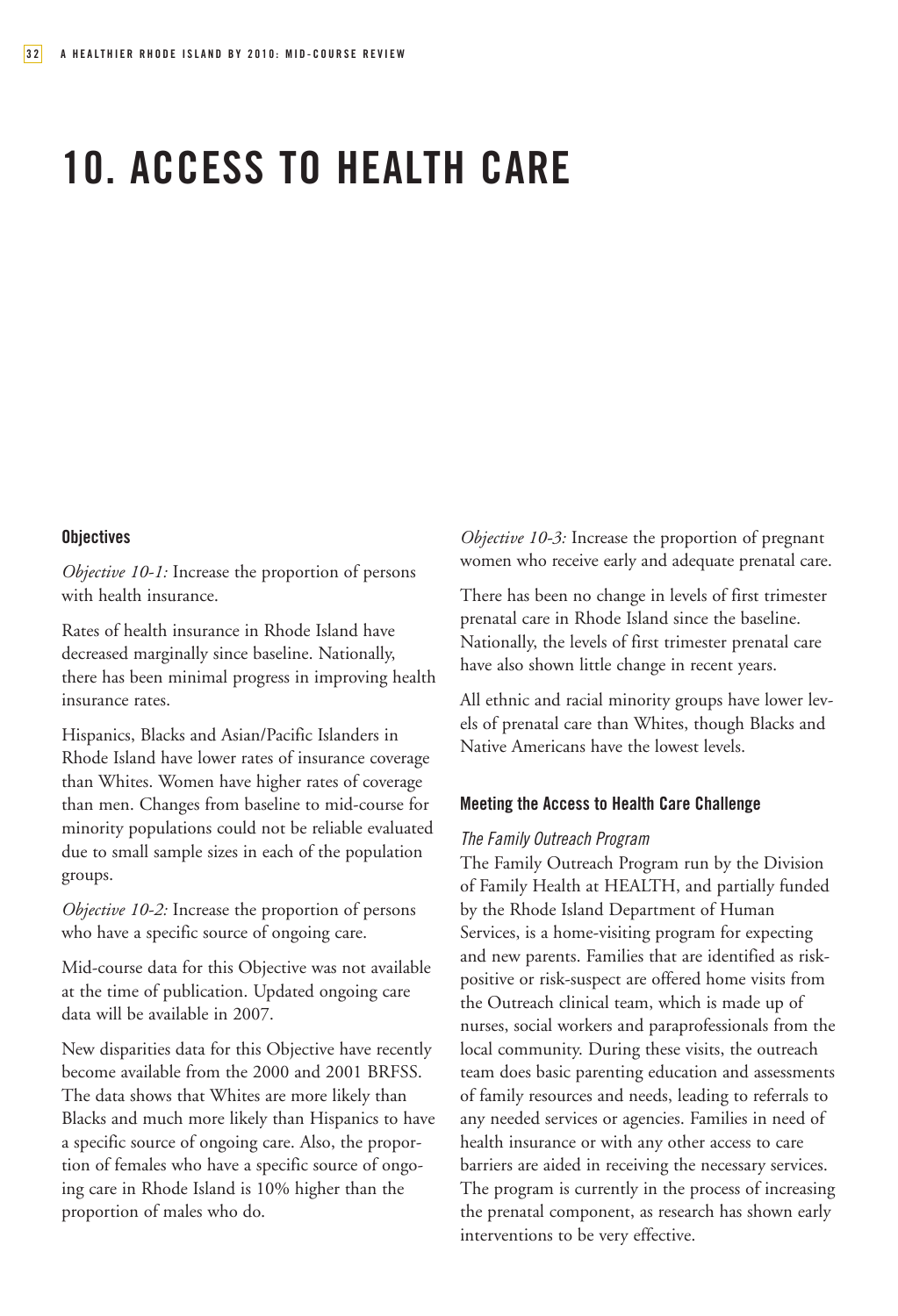## **ACCESS TO HEALTH CARE IN RHODE ISLAND**

- **BASELINE**
- **MID-COURSE**
- **TARGET 2010**

**OBJECTIVE 10-1:** Increase the proportion of persons with health insurance.



*Data Sources: 1) BRFSS 1998-2000; 2) BRFSS 2002-2004*

#### *RIte Care:*

Fundamental to Rhode Island achieving the 2010 targets for access to care is RIte Care, the statewide Medicaid program run by the Department of Human Services. While Rhode Island is not federally required to provide this type of program, the state has found it to be an important aspect of wellbeing in the state. RIte Care provides eligible uninsured low-income families and pregnant women in Rhode Island with comprehensive health coverage. Families enroll in a health plan of their choice and receive most of their health care through one of three participating Health Plans: Neighborhood Health Plan of Rhode Island, United Healthcare of New England and Blue Cross and Blue Shield of RI. Covered benefits include doctor's visits, prescriptions, immunizations, lab tests, hospital care, and more.

#### *Refugee Health:*

The Rhode Island Department of Health (HEALTH) initiated a Refugee Health Program in September 2003. The goal of the program is to ensure that refugees and asylees enter into a comprehensive system of care that adequately responds to their unique health care needs. Refugees in Rhode Island are a diverse group, including Liberians, Hmong, Rwandans and Somali Bantu. All refugees fled from experiences or threats of war or persecution and have experienced some combination of torture, violence, trauma, and loss of family, security and home.

### **ACCESS TO HEALTH CARE IN RHODE ISLAND**

| 1. H | <b>BASELINE</b>   |
|------|-------------------|
|      | <b>MID-COURSE</b> |
| . .  | TARGET 2010       |

**OBJECTIVE 10-2:** Increase the proportion of persons who have a specific source of ongoing care.



Refugees often require comprehensive medical services upon arrival, including: immunizations, treatment for infectious diseases, oral care, and mental health services. All refugees should receive a health screening within 30 days of their arrival, a process that has been streamlined through the efforts of HEALTH's Refugee Health Program. Following the initial screening, refugees are referred for ongoing primary care and other necessary services.

The Refugee Health Program works with refugee resettlement agencies, state programs, and medical and social service providers to develop coordinated and comprehensive health services for refugees. The Refugee Health Program also provides training specifically for medical providers who work with refugees and maintains a database to track refugee health information for planning and reporting functions.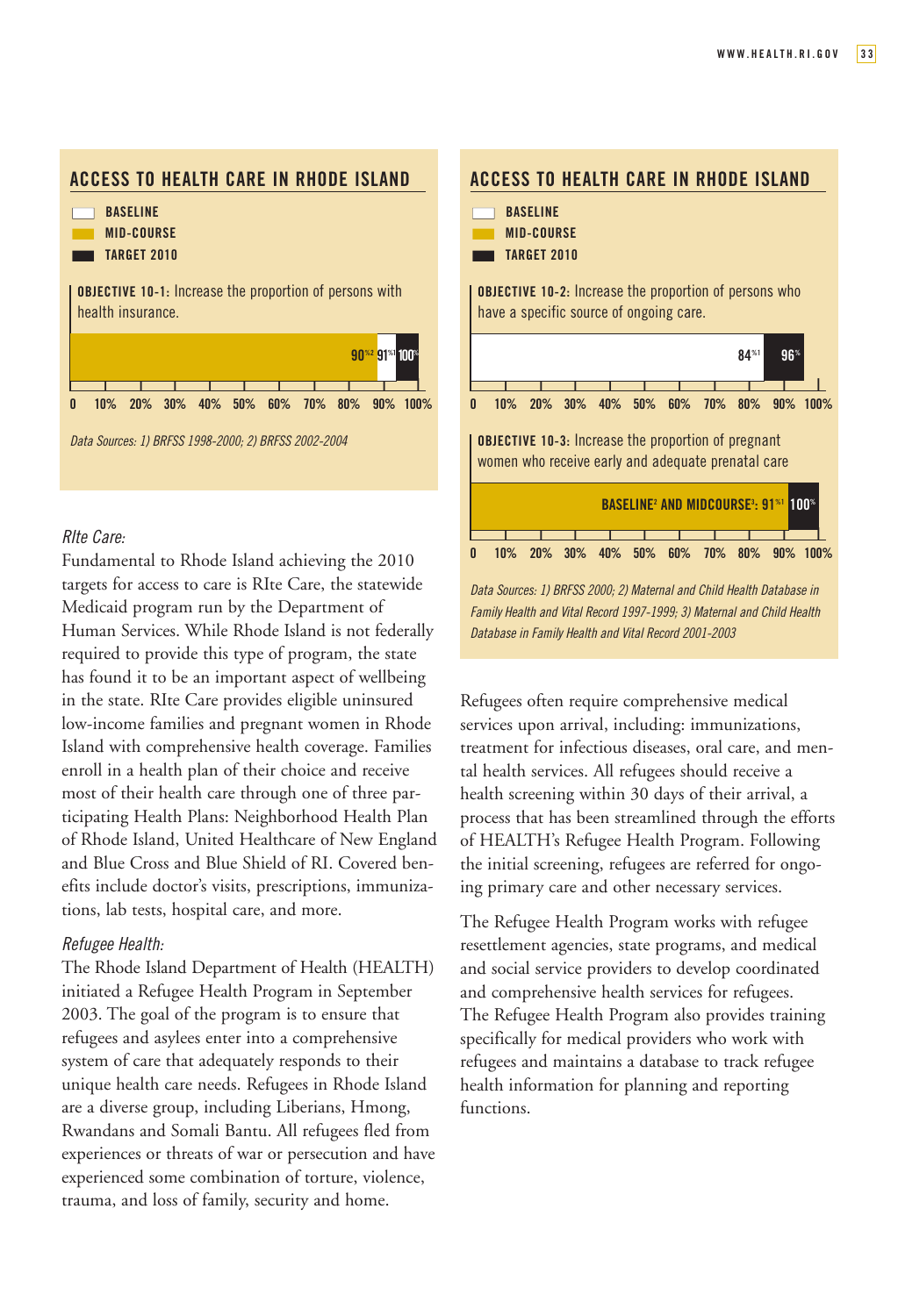## **MID-COURSE REVIEW—STATISTICAL NOTES**

Since the baseline Healthy Rhode Island data was collected, some statistical and methodological issues have arisen that need to be addressed. The following notes explain the issues in depth and the steps that have been taken to resolve them.

#### **PHYSICAL ACTIVITY**

#### *(Objective 1-1):*

In the BRFSS, the questions pertaining to physical activity have been changed substantially from when the original baseline data were collected. This has resulted in the new data not being comparable to the baseline. Because of this, we have set a new baseline using the first years that the new format questions were asked (2001 and 2003 were combined to provide disparities data). A new target was calculated to equal the same percentage increase over the new baseline as the original target was over the original baseline. Because the most recent data was used for this process, there is no mid-course update data to report in this publication.

#### **OVERWEIGHT AND OBESITY**

#### *(Objective 2-2):*

Since the Plan for Action was written, a norm has been established not to refer to children and adolescents as obese. While the objective mentions both overweight and obese, the changing definitions make it necessary to clarify the measurement of the

objective. The data used for this objective measures what used to be called obese and is now called overweight: the number of children and adolescents (ages 6 to 19) who are at or above the 95th percentile for their age and gender according to CDC growth charts. For more information on measures of childhood and adolescent overweight, please visit the CDC's website at http://www.cdc.gov/growthcharts/. Also, we were unable to recreate the statistical program that generated the analysis for the 2001 Objective 2-2 results, therefore a new baseline has been set to use from now on.

#### *(Objective 2-3):*

New data on adolescent fruit and vegetable consumption has become available since the baseline, and we have therefore added a new measurement under this objective in order to provide the most accurate and complete information possible. The original measurement for Objective 2-3 included only adult data and has been renamed Objective 2-3a (adult fruit and vegetable consumption). The new adolescent measurement has been named Objective 2-3b (adolescent fruit and vegetable consumption). The baseline data for Objective 2-3b are from the 2001 YRBS and the mid-course data are from the 2003 YRBS. Because the baseline data are identical for adolescents and adults, the adolescent target has been set at the same level as the adult target (50%).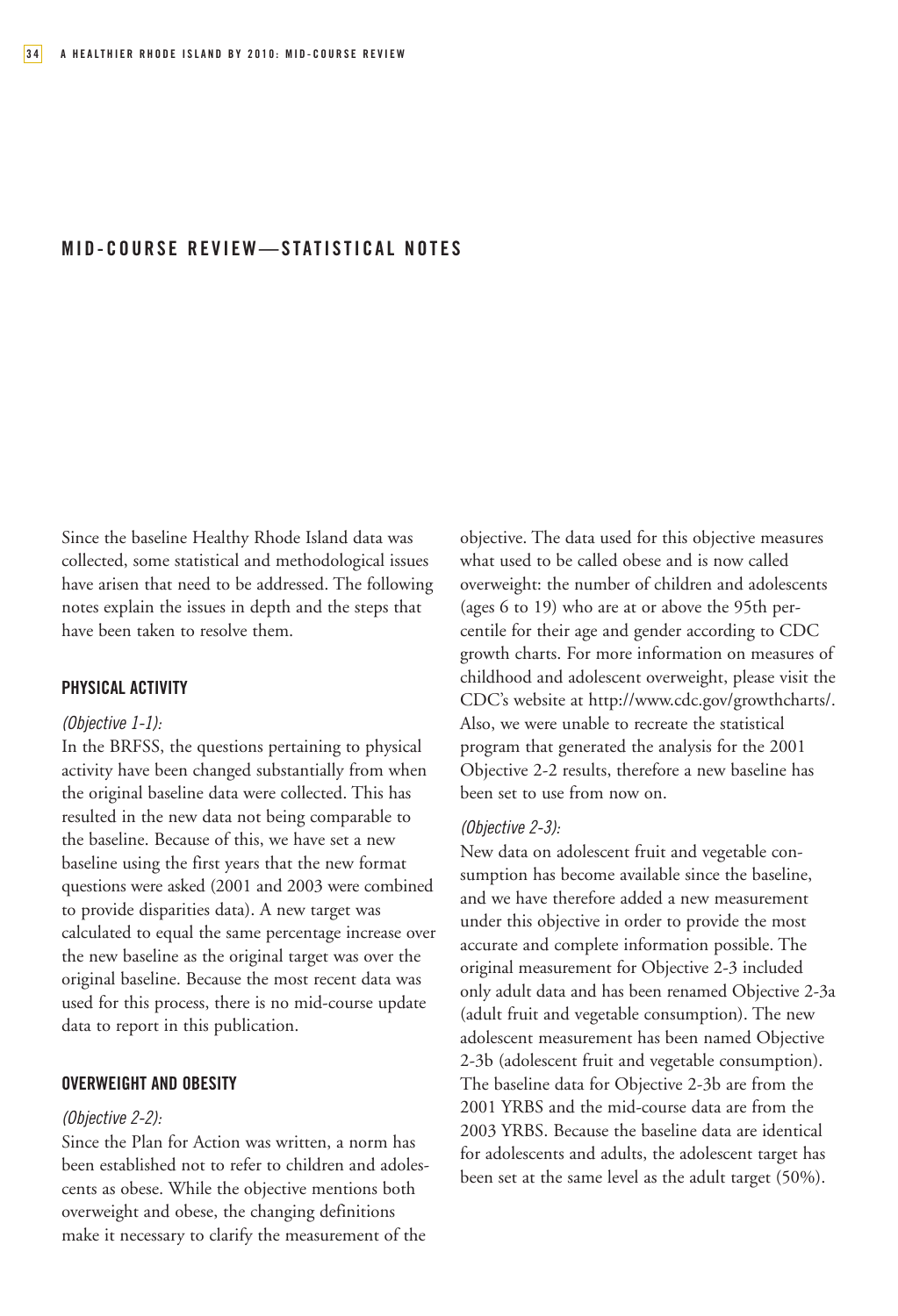#### **SUBSTANCE ABUSE**

#### *(Objective 4-2):*

SAMHSA provided the following explanation of the changes in the national drug use survey: "Although the design of the 2002 and 2003 NSDUHs is similar to the design of the 1999 through 2001 surveys, there are important methodological differences that impact comparability of 2002 and 2003 estimates with estimates from prior surveys. In addition to the name change, each NSDUH respondent is now given an incentive payment of \$30. These changes, both implemented in 2002 and continued in 2003, resulted in a substantial improvement in the survey response rate. The changes also affected respondents' reporting of many critical items that are the basis of prevalence measures reported by the survey each year. Comparability also could be affected by improved data collection quality control procedures that were introduced in the survey beginning in 2001, and by incorporating new population data from the 2000 decennial census into NSDUH sample weighting procedures. Analyses of the effects of each of these factors on NSDUH estimates have shown that 2002 and 2003 data should not be compared with 2001 and earlier NHSDA data to assess changes over time."

[http://oas.samhsa.gov/nhsda/2k3nsduh/2k3Results. htm#1.4]

A new baseline and target have been created to reflect these changes. The new target was calculated to equal the same percentage decrease from the new baseline as the original target was below the original baseline. Because the most recent data was used for this process, there is no mid-course update data to report in this publication.

#### **MENTAL HEALTH and INJURY AND VIOLENCE**

#### *(Objectives 6-2, 7-1 and 7-2):*

The International Classification of Diseases codes used to define the data for this objective changed in 2000 from ICD-9 to ICD-10. The equivalent codes have been matched to ensure accurate comparisons from baseline to mid-course.

#### **ENVIRONMENTAL QUALITY**

#### *(Objective 8-2):*

We were unable to recreate statistical program that generated the analysis for the 2001 Objective 8-2 results, therefore a new baseline has been set to use from here on.

#### *(Objective 8-3):*

The Childhood Lead Poisoning Prevention Program (CLPPP) at the Rhode Island Department of Health has improved their data system in the past five years (including data cleanup, address matching and verification, and removal of duplicates), leading to different estimates for RI lead poisoning prevalence than those in the baseline 2010 Plan for Action. To address this issue, a new baseline was created. Due to these data improvements and the strong progress made over the last five years, the RI CLPPP is currently reviewing and revising their Healthy People 2010 target. Although the new target is not completed in time for this publication, it will reflect the RI CLPPP's continued commitment to eliminating childhood lead poisoning.